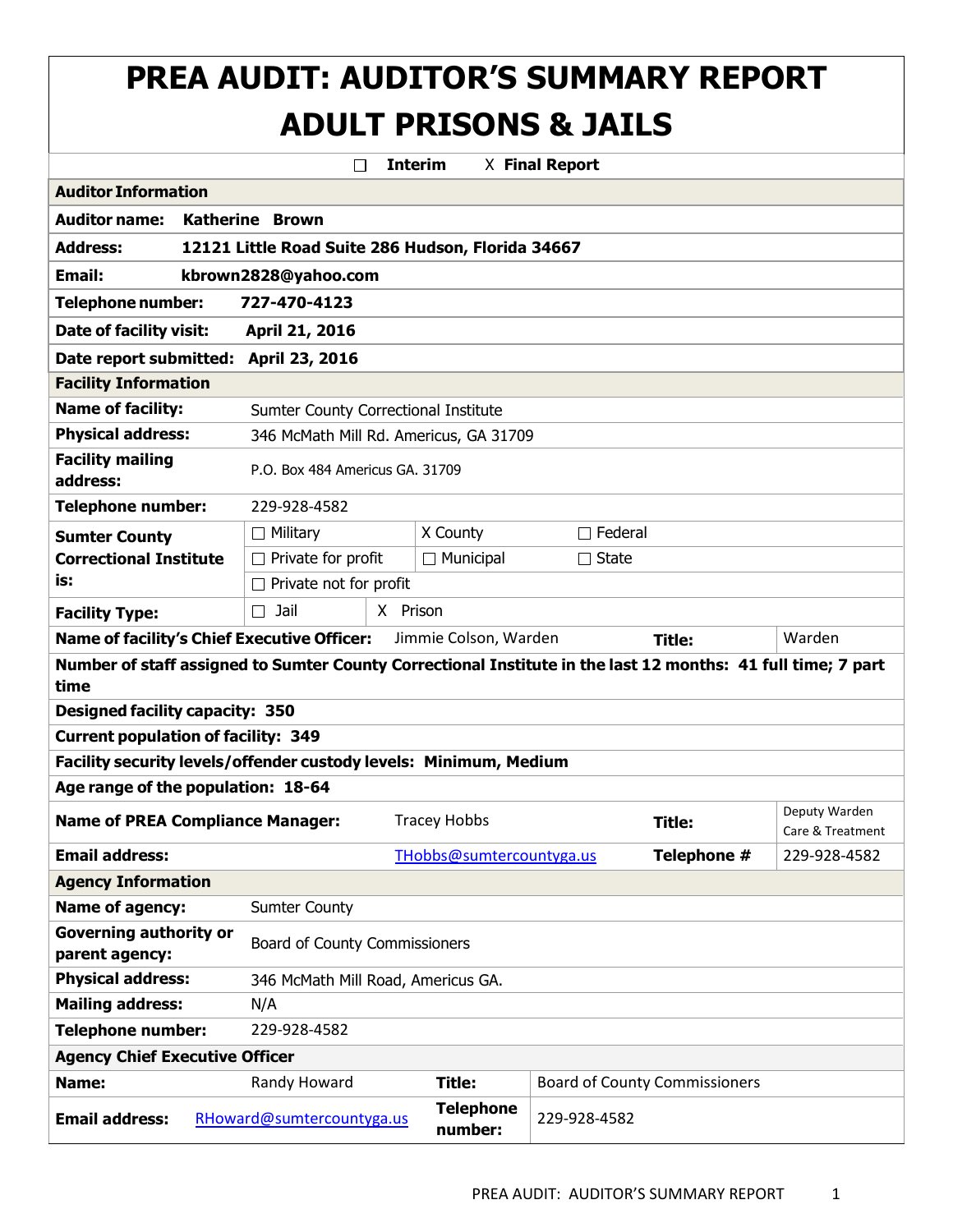# **AUDIT FINDINGS**

#### **NARRATIVE:**

The audit of Sumter County Correctional Institution was conducted on April 22, 2016 by Katherine Brown, Certified PREA auditor. The areas toured were a total of 4 dorms plus the kitchen, laundry, programs area, and work areas. There are 4 general population dorms and one administrative detention/segregation unit that can house 14 offenders.

In preparation of the audit I received the requested documentation on March 25 and began the review of the documentation. I asked for additional documentation and received it on April 15. At that point I was able to complete the documentation review portion of the audit process and was ready for the on-site.

An entrance meeting was held with facility staff. The following people were in attendance: Jimmie Colson, Warden; Leah Watson, Human Resource Director; James Murphy, Deputy Warden of Security/SART Member; Tracey Hobbs, Deputy Warden of Care and Treatment/PREA Compliance Manager; Willie Reliford, Captain of Security/SART Leader; Valerie S. Williams, Counselor; Alexias Major, Medical Director and Anthony Smith Compliance Coordinator.

Following the entrance meeting I toured the Sumter County Correctional Institution from 8:15- 8:45. On the tour with me was, Jimmie Colson, Warden; James Murphy, Deputy Warden of Security/SART Member; Tracey Hobbs, Deputy Warden of Care and Treatment/PREA Compliance Manager; Willie Reliford, Captain of Security/SART Leader**.**

During the tour all facility notices were posted in all offender living areas except one where the offenders had removed them, this was replaced immediately; program areas and public areas announcing the audit. As I entered all offender living area cross gender announcements were made, this practice was also confirmed during random staff and inmate interviews.

I asked for an alpha listing of all offenders housed at Sumter County Correctional Institute and randomly selected 11 offenders to interview. I also asked for any offender who was limited English speaking or had hearing/vision impairment to be interviewed, there were none. I asked for any offender who was transgender/intersex, which there was none. I selected all security staff on duty which was 7 to interview and I conducted 10 specialized interviews.

There was one sexual harassment allegation case, within the past year that was unfounded. The reporting of this was done using the grievance system.

## **DESCRIPTION OF FACILITY CHARACTERISTICS:**

Sumter County Correctional Institute is a medium security, 350 bed male facility prison. The physical layout of Sumter County Correctional Institute consists of seven dorms that house up to 44 offenders, one dorm that houses up to 22 offenders and one dorm that houses up to 20 offenders and 6 single occupancy Isolation/Segregation cells. The prison has a divided recreation yard behind the building. The administration area contains 10 offices, a conference room, a file room, and two restrooms. Any physical layout changes to Sumter County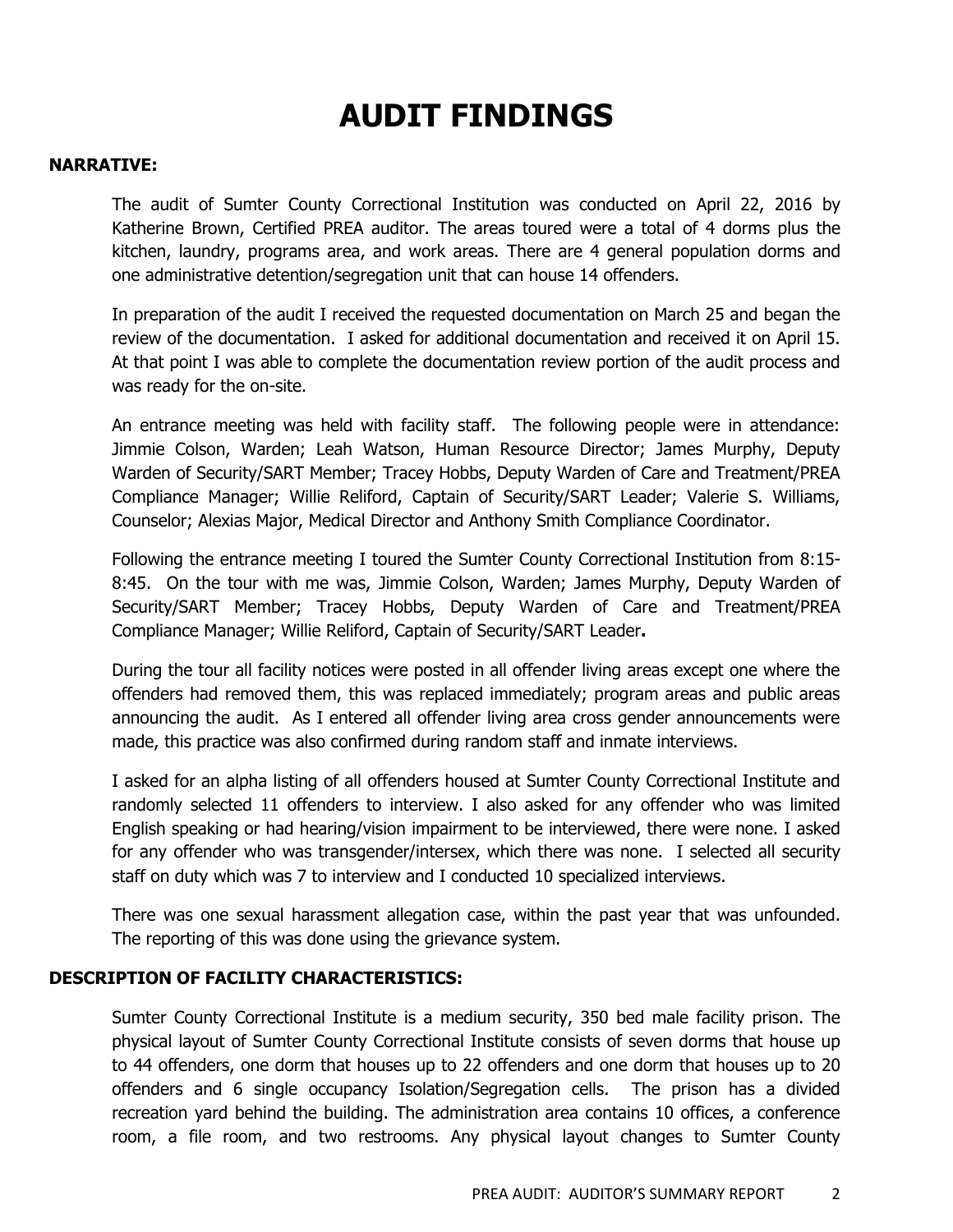Correctional Institute are approved by Warden Colson, and ensure the changes do not interfere with PREA standards.

## **SUMMARY OF AUDIT FINDINGS:**

Number of standards exceeded: 3

Number of standards met: 37

Number of standards not met:

Number of standards not applicable: 3

## **§115.11 Zero tolerance of sexual abuse and sexual harassment; PREA coordinator**

 $\Box$  Exceeds Standard (substantially exceeds requirement of standard)

X Meets Standard (substantial compliance; complies in all material ways with the standard for the relevant review period)

Does Not Meet Standard (requires corrective action)

#### **Auditor comments, including corrective actions needed if does not meet standard**

Based on review of Sumter County Correctional Institute LOP 208.06 I.A Zero Tolerance Policy; facility Organizational Chart and based on interviews with PREA compliance manager I find they meet this standard.

Sumter County Correctional Institute has a written policy mandating zero tolerance toward all forms of sexual abuse and sexual harassment and outlines Sumter County Correctional Institute's approach to preventing, detecting, and responding to such conduct. Policy SCCI LOP 208.06 mandates zero tolerance toward all forms of sexual misconduct and is used to prevent, detect, and respond to any form of sexual abuse and sexual harassment.

Sumter County Correctional Institute has designated a PREA compliance manager with sufficient time and authority to coordinate Sumter County Correctional Institute's efforts to comply with the PREA standard

#### **§115.12 Contracting with other agencies for confinement of offenders**

 $\Box$  Exceeds Standard (substantially exceeds requirement of standard)

 $\Box$  Meets Standard (substantial compliance; complies in all material ways with the standard for the relevant review period)

- $\Box$  Does Not Meet Standard (requires corrective action)
- X Not applicable

## **Auditor comments, including corrective actions needed if does not meet standard**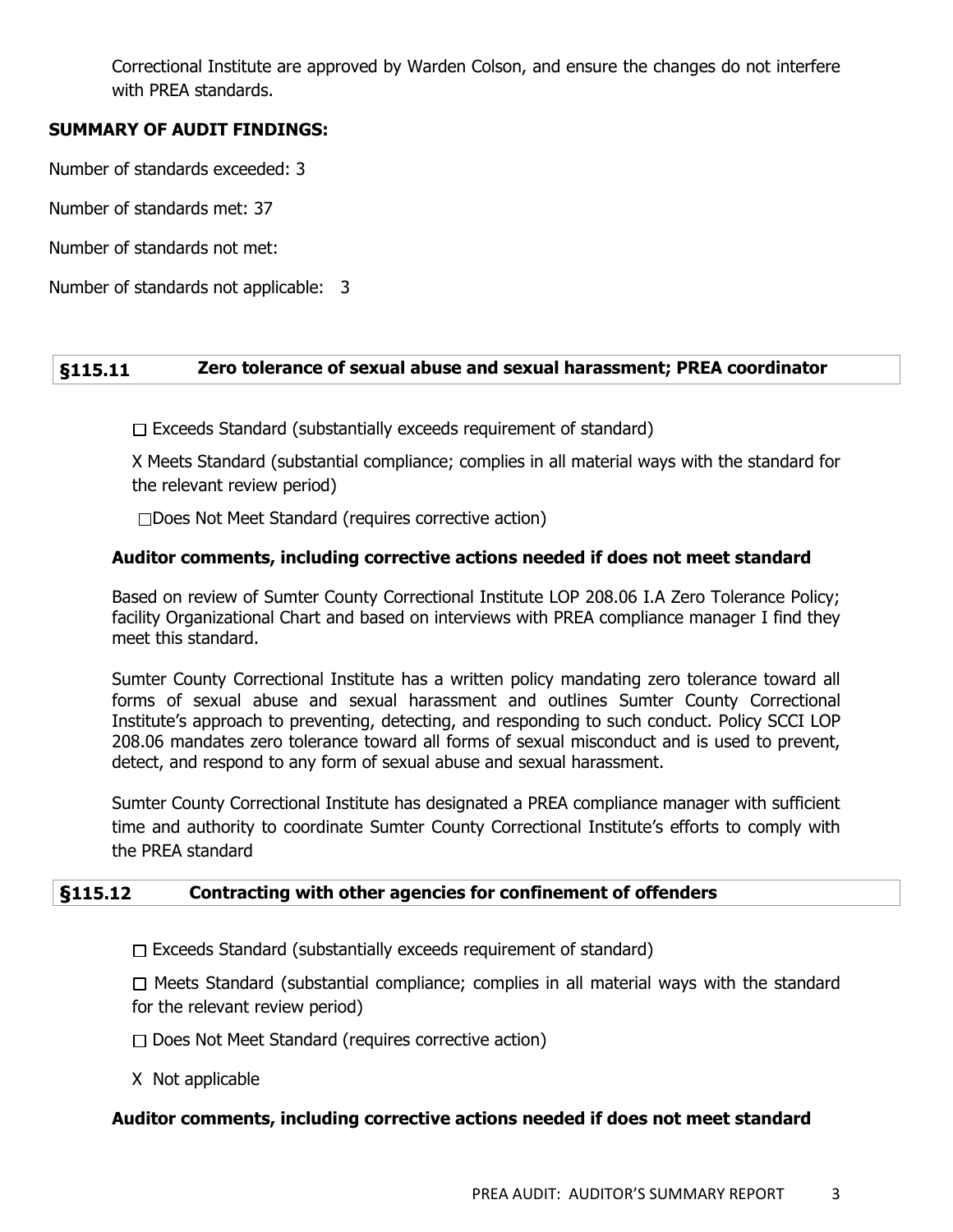Based on interview with agency's contract compliance manager SCCI does not contract with a private agency for the confinement of their offenders.

#### **§115.13 Supervision and monitoring**

 $\Box$  Exceeds Standard (substantially exceeds requirement of standard)

X Meets Standard (substantial compliance; complies in all material ways with the standard for the relevant review period)

 $\Box$  Does Not Meet Standard (requires corrective action)

#### **Auditor comments, including corrective actions needed if does not meet standard**

Based on review of SCCI LOP 208.06 VII.A; GDC SOP 208.06 I; GDC SOP II07-0012; staffing plan and shift briefing report and based on interview with Warden and PREA Compliance Manager I find they meet this standard.

Sumter County Correctional Institute has developed, documented, and made its best efforts to comply on a regular basis with a staffing plan that provides for adequate levels of staffing and uses video monitoring, to protect offenders against sexual abuse. Sumter County Correctional Institute has 41 full-time staff positions and 7 part-time positions, totaling 48. There are 40 security, 4 care and treatment, and 4 administrative positions. They currently have 5 vacant security positions and the vacancy rate is 2.4%. These vacancies are being advertised and are being interviewed for hire. These vacancies have not interfered with their ability to adequately cover all required post. Sumter County Correctional Institute complies with the standard by having staffing plans and shift rosters that were reviewed as part of this audit.

In circumstances where the staffing plan was not complied with, Sumter County Correctional Institute documented and justified all deviations from the plan. All deviations from the staffing plan were documented on the shift rosters.

Sumter County Correctional Institute completes an annual review, in consultation with the PREA coordinator required by § 115.11, to assess, determine, and document whether adjustments are needed based on review of the annual staffing report.

Sumter County Correctional Facility has policies and practices requiring intermediate level or higher level supervisors to conduct unannounced rounds, these rounds are documented in the Administrative Duty Officer Log Book. This was confirmed during interviews with supervisors; random staff and offender interviews.

#### **§115.14 Youthful offenders**

 $\Box$  Exceeds Standard (substantially exceeds requirement of standard)

 $\Box$  Meets Standard (substantial compliance; complies in all material ways with the standard for the relevant review period)

 $\Box$  Does Not Meet Standard (requires corrective action)

X Not applicable standard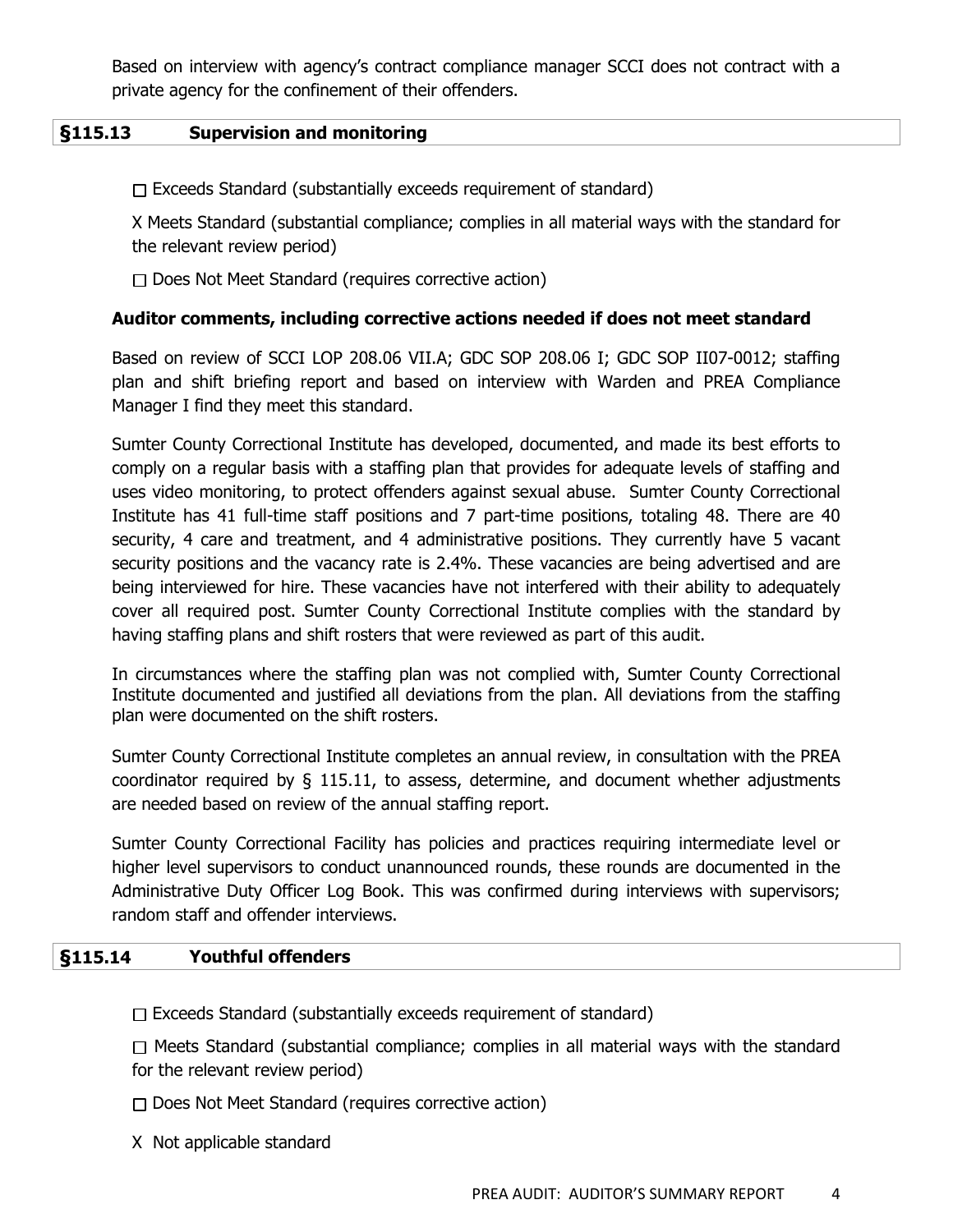Sumter County correctional Institute does not house juveniles.

#### **§115.15 Limits to cross gender viewing and searches**

 $\Box$  Exceeds Standard (substantially exceeds requirement of standard)

X Meets Standard (substantial compliance; complies in all material ways with the standard for the relevant review period)

 $\Box$  Does Not Meet Standard (requires corrective action)

## **Auditor comments, including corrective actions needed if does not meet standard**

Based on review of SCCI LOP 208.06 VII. F; GDC SOP IIB01-0013; log books showing unannounced rounds and interviews with random staff and offenders I find they meet this standard.

Sumter County Correctional Institute does not conduct cross-gender strip searches or crossgender visual body cavity searches (meaning a search of the anal or genital opening) except in exigent circumstances. In the event a cross gender search is done Sumter County Correctional Institute documents all cross-gender strip searches and cross-gender visual body cavity searches. Sumter County Correctional Institute follows Georgia Department of Corrections SOP in regard to Cross-Gender strip searches and visual body cavity searches. Only same-sex strip searches and visual body cavity searches are utilized. During random staff and offender interviews it was confirmed staff do not perform cross gender strip searches.

Sumter County Correctional Institute has policies and procedures that enable offenders to shower, perform bodily functions, and change clothing without nonmedical staff of the opposite gender viewing their breasts, buttocks, or genitalia, except in exigent circumstances or when such viewing is incidental to routine cell checks. Such policies and procedures require staff of the opposite gender to announce their presence when entering an offender housing unit. During the random offender interviews it was confirmed that offenders have privacy to perform bodily functions and cross gender staff announcements are made.

Sumter County Correctional Institute does not search or physically examine a transgender or intersex offender for the sole purpose of determining the offender's genital status. If the offender's genital status is unknown, it is determined during conversations with the offender, by reviewing medical records, or, if necessary, by learning that information as part of a broader medical examination conducted in private by a medical practitioner. There were no transgender offenders at the prison at the time of the audit but based on staff interviews transgender/intersex offenders would not be searched for sole purpose of determining the offender's genital status.

Sumter County Correctional Institute trains security staff in how to conduct cross-gender patdown searches, and searches of transgender and intersex offenders, in a professional and respectful manner, and in the least intrusive manner possible, consistent with security needs. Random staff interviews confirmed they have been trained in cross gender pat down searches.

## **§115.16 Offenders with disabilities and limited English speaking**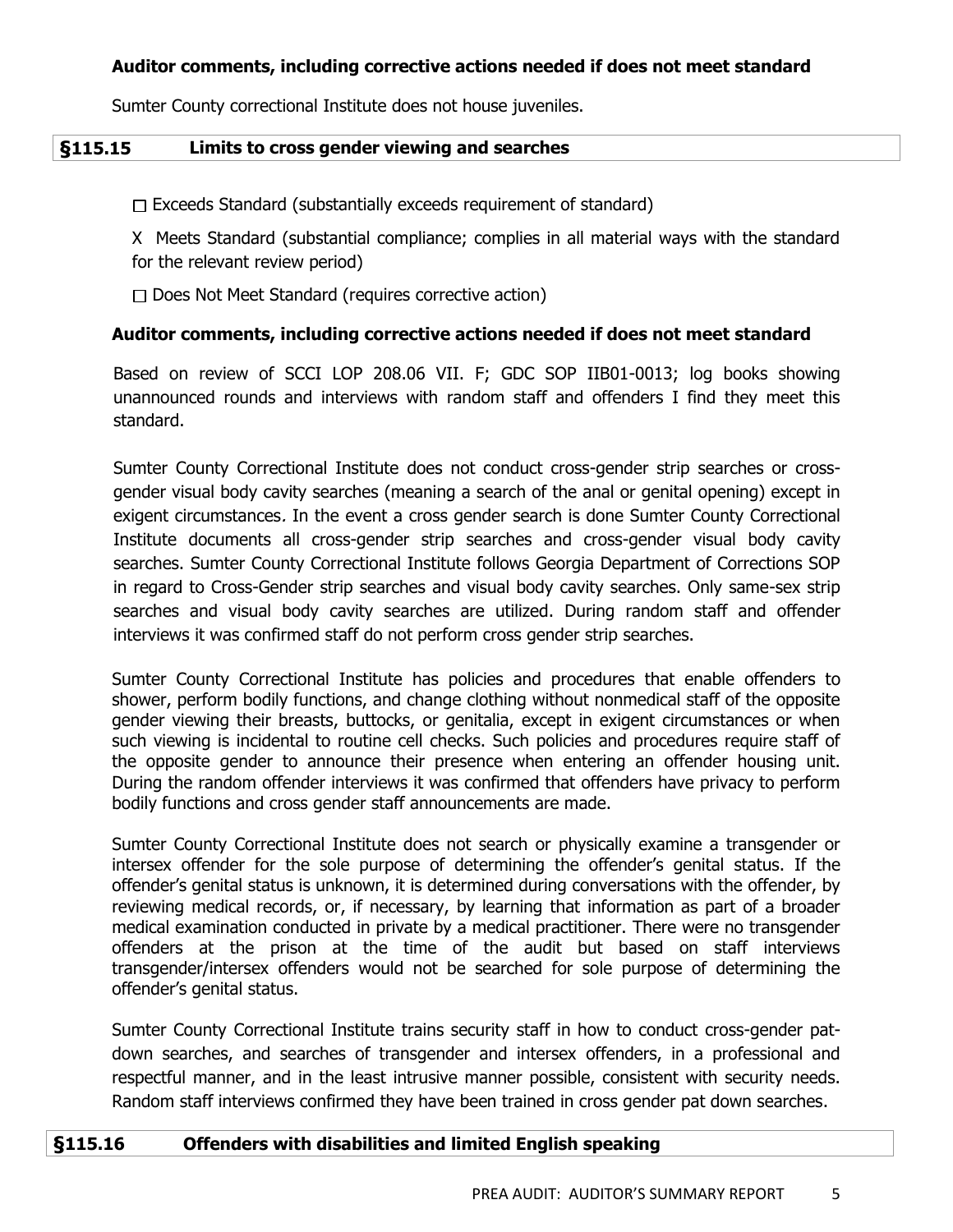$\Box$  Exceeds Standard (substantially exceeds requirement of standard)

X Meets Standard (substantial compliance; complies in all material ways with the standard for the relevant review period)

 $\Box$  Does Not Meet Standard (requires corrective action)

## **Auditor comments, including corrective actions needed if does not meet standard**

Based on review of SCCI LOP 208.06 VII. G; PREA Pamphlet English/Spanish and interviews with random offender and staff I find they meet this standard.

Sumter County Correctional Institute takes appropriate steps to ensure offenders with disabilities (including, for example, offenders who are deaf or hard of hearing, those who are blind or have low vision, or those who have intellectual, psychiatric, or speech disabilities), have an equal opportunity to participate in or benefit from all aspects of Sumter County Correctional Institute's efforts to prevent, detect, and respond to sexual abuse and sexual harassment, including steps to provide interpreters who can interpret effectively, accurately, and impartially, both receptively and expressively, using any necessary specialized vocabulary. Sumter County Correctional Institute is a work camp and accommodates offenders with disabilities when feasible however these types of offenders would not normally be housed at Sumter County Correctional Institute.

Sumter County Correctional Institute does not rely on offender interpreters, offender readers, or other types of offender assistants except in limited circumstances where an extended delay in obtaining an effective interpreter could compromise the offender's safety. None have been used or required. The PREA Pamphlet is in both English/Spanish. Sumter County Correctional Institute has a contract with the Language Line to provide translation for other languages, as well as sign language for the deaf.

## **§115.17 Hiring and promotion decisions**

X Exceeds Standard (substantially exceeds requirement of standard)

 $\Box$  Meets Standard (substantial compliance; complies in all material ways with the standard for the relevant review period)

 $\Box$  Does Not Meet Standard (requires corrective action)

## **Auditor comments, including corrective actions needed if does not meet standard**

Based on review of GDC SOP IV. 03-0012; SOP IV.A.9 (a-d) and interview with Human Resource Director and review of personnel files I find they exceed this standard due to an annual criminal history is performed on all staff/volunteers and contractors.

Sumter County Correctional Institute does not hire or promote anyone who may have contact with offenders, and does not enlist the services of any contractor who may have contact with offenders, who has engaged in sexual abuse in any criminal justice facility, has been convicted of engaging or attempting to engage in sexual activity in the community facilitated by force, overt or implied threats of force, or coercion, or if the victim did not consent or was unable to consent or refuse; or has been civilly or administratively adjudicated to have engaged in the activity described above. Based on interview with human resources all applicants have a back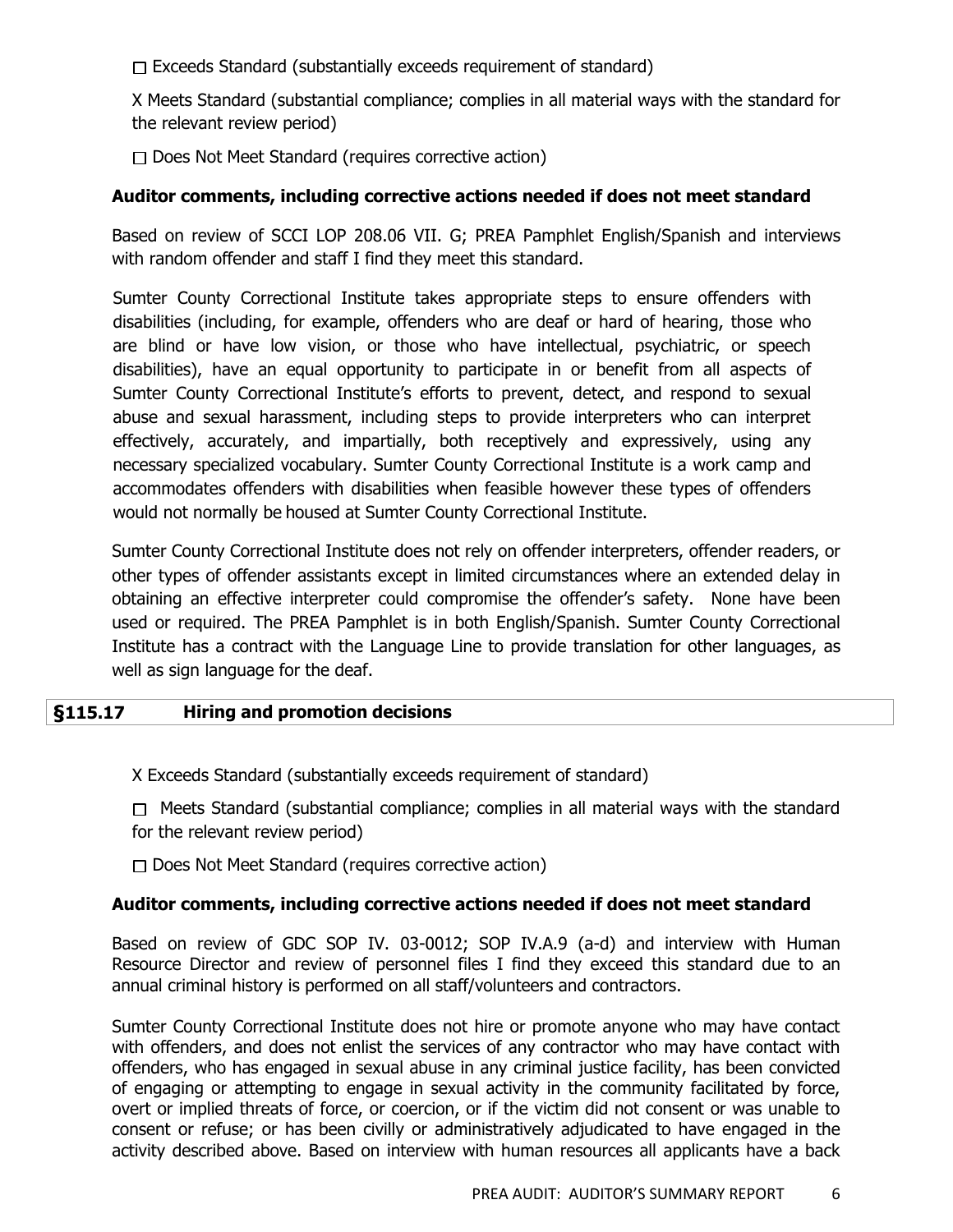ground check done prior to job offer, if any sexual activity is discovered during the back ground screen they would not be offered a job.

Sumter County Correctional Institute considers any incidents of sexual harassment in determining whether to hire or promote anyone, or to enlist the services of any contractor, who may have contact with offenders. Based on interview with human resources all applicants have a back ground check done prior to job offer, if any sexual activity is discovered during the back ground screen they would not be offered a job.

Sumter County Correctional Institute performs a criminal background records check before enlisting the services of any contractor who may have contact with offenders performs a records check annually of current employees and contractors who may have contact with offenders. Human Resource performs the original background screening as part of the hiring process, the annual background checks are performed by the Warden's secretary. Review of criminal histories confirmed the background checks are being done.

Sumter County Correctional Institute utilizes GDC SOP 208.06 to comply with this standard. As part of the interview process all potential employees or service providers are questioned in regard to prior histories that may involve PREA related concerns/issues prior to any hire/approval to provide services. All those persons' selected for employment or to provide services to the Sumter County Correctional Institute must consent in writing (Form SOP 208.06 ATT l), to a Criminal background check being conducted prior to official hire. If it is found that a potential employee or contractor has been found to be in violation of standards set forth in PREA the individual is not eligible for hire at the Sumter County Correctional Institute. If the PREA violations occur during time of employment at the Sumter County Correctional Institute the employee will be subject to termination and prosecution and all data will be made available for review by other potential employers.

# **§115.18 Upgrades to facilities and technology**

 $\Box$  Exceeds Standard (substantially exceeds requirement of standard)

X Meets Standard (substantial compliance; complies in all material ways with the standard for the relevant review period)

 $\Box$  Does Not Meet Standard (requires corrective action)

## **Auditor comments, including corrective actions needed if does not meet standard**

Based on interview of warden I find they meet this standard.

When installing or updating a video monitoring system, electronic surveillance system, or other monitoring technology, Sumter County Correctional Institute considers how such technology may enhance Sumter County Correctional Institute's ability to protect offenders from sexual abuse. There have been no substantial or modifications to existing facilities. Currently at Sumter County Correctional Institute has a total 37 cameras that are around the inner and outer areas of the prison. These cameras are monitored by staff throughout the following areas: the main control room 24 hours a day, the Warden's office, Deputy Warden's, and Captain's office during normal work hours. The cameras are used to prevent sexual abuse and investigate allegations of wrongdoing. When installing new equipment, the Warden, Deputy Warden of Security, and facility SART will ensure it is used to protect offenders form sexual abuse.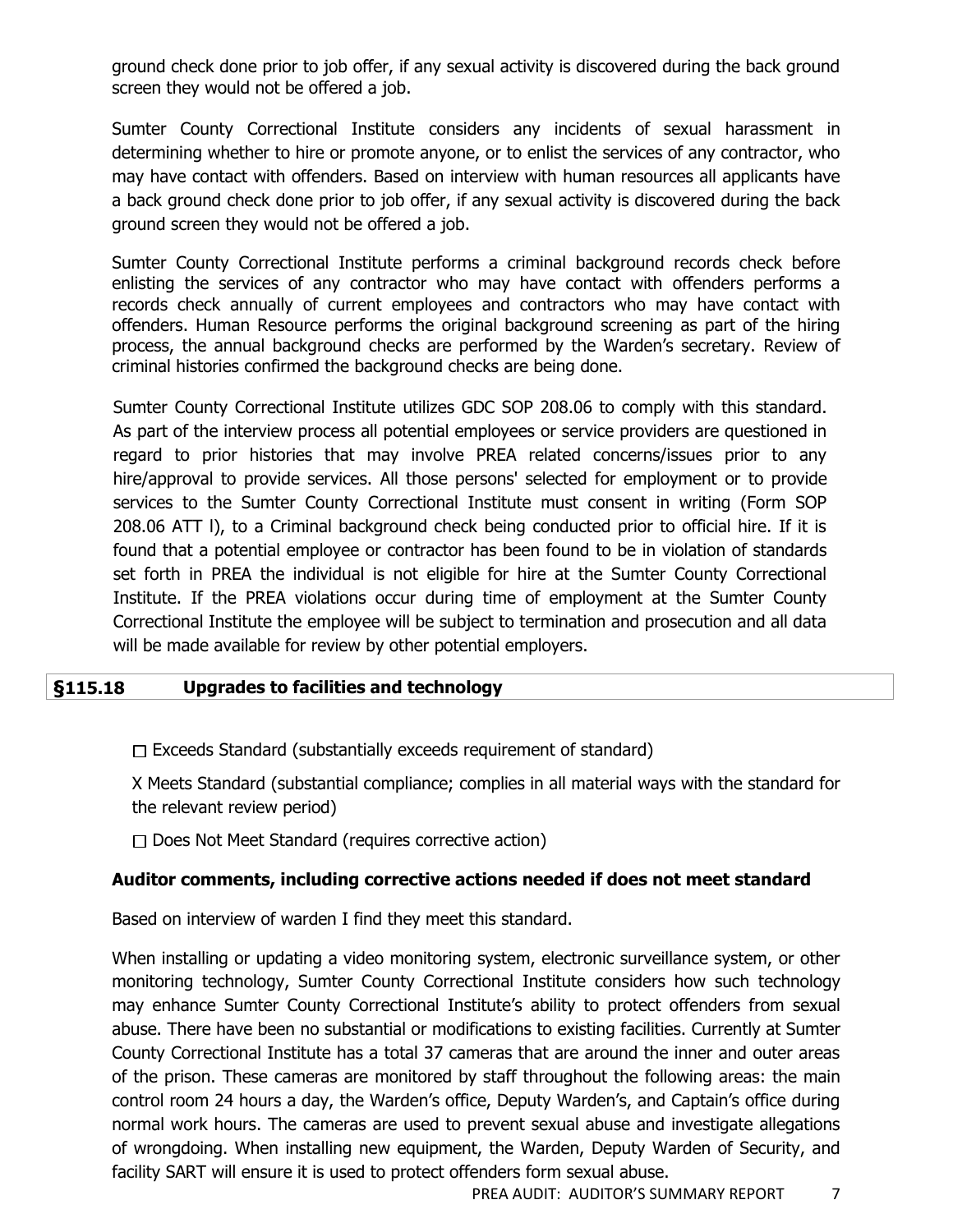## **§115.21 Evidence protocol and forensic medical exams**

 $\Box$  Exceeds Standard (substantially exceeds requirement of standard)

 $\Box$  Meets Standard (substantial compliance; complies in all material ways with the standard for the relevant review period)

 $\Box$  Does Not Meet Standard (requires corrective action)

## **Auditor comments, including corrective actions needed if does not meet standard**

Based on review of GDC SOP IK01-0006; SOP 208.06 IV.B.1(a-f); GDC SOP VH07-0001; NIC certificate PREA Behavioral Health Care for Sexual Assault in a Confinement Setting and based on interview with SANE/SAFE staff and PREA compliance manager I find they meet this standard.

To the extent Sumter County Correctional Institute is responsible for investigating allegations of sexual abuse; Sumter County Correctional Institute follows a uniform evidence protocol that maximizes the potential for obtaining usable physical evidence for administrative proceedings and criminal prosecutions. The Sumter County Correctional Institute follows a uniform evidence protocol in accordance with its policies as defined in GDC SOP IKOI -0006.

Sumter County Correctional Institute offers all victims of sexual abuse access to forensic medical examinations, at an outside facility, without financial cost, where evidentiary or medically appropriate. Such examinations are be performed by a Sexual Assault Nurse Examiners (SANEs) from Lily Pad.

Sumter County Correctional Institute makes available to the victim a victim advocate from Lily Pad, Inc.

As requested by the victim they can choose a trained qualified agency staff member or a victim advocate from Lily Pad, to support the victim through the forensic medical examination process and investigatory interviews and are provide emotional support, crisis intervention, information, and referrals.

To the extent Sumter County Correctional Institute itself is not responsible for investigating allegations of sexual abuse, Sumter County Correctional Institute requests that the investigating agency follow the requirements listed above. Sumter County Correctional Institute utilizes investigators from the Georgia Department of Corrections Internal Investigations Unit or from Sumter Sheriff's Office who have been trained in this type of investigation.

## **§115.22 Policies to ensure referrals of allegations for investigations**

 $\Box$  Exceeds Standard (substantially exceeds requirement of standard)

X Meets Standard (substantial compliance; complies in all material ways with the standard for the relevant review period)

 $\Box$  Does Not Meet Standard (requires corrective action)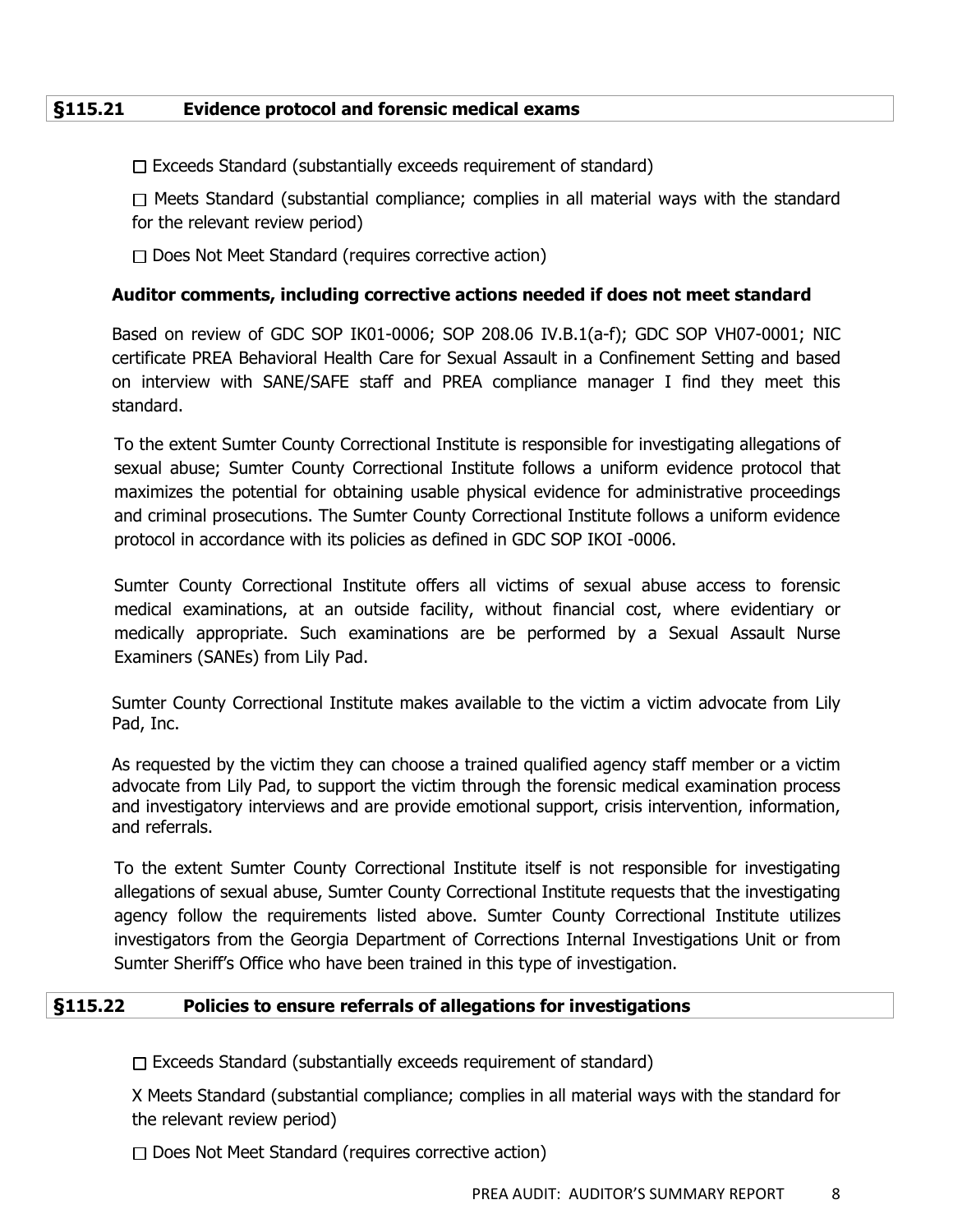# **Auditor comments, including corrective actions needed if does not meet standard**

Based on review of GDC SOP 208.06 IV. G. and interview with investigator I find they meet this standard.

Sumter County Correctional Institute ensures that an administrative or criminal investigation is completed for all allegations of sexual abuse and sexual harassment. Sumter County Correctional Institute follows the standards set forth by the Georgia Department of Corrections in policy number 208.06. The Department's response to sexual assault follows "A National Protocol for Sexual Assault Medical Forensic Examinations, Adults/Adolescents." When an incident is reported, a physical examination of the alleged victim is conducted. The Warden will immediately ensure an investigation is referred to the GDC Internal Investigations Unit. Referrals to outside law enforcement agencies will be made with the cooperation of the Internal Investigations Unit. Once an allegation is substantiated, Sumter County Correctional Institute will notify the Georgia Department of Corrections Internal Investigations. This notification will be made verbally and in writing and the notification will become part of the PREA investigation.

If a separate entity is responsible for conducting criminal investigations, such publication describes the responsibilities of both Sumter County Correctional Institute and the investigating entity. Once an allegation is substantiated, Sumter County Correctional Institute will notify the Sumter County Sheriff's Department, Georgia Department of Corrections Internal Investigations and the statewide PREA Coordinator. This notification will be made verbally and in writing and the notification will become part of the PREA investigation. Sumter County Correctional Institute complies with this standard by implementing GDC SOP 208.06 and IK01-0005 (103.10) which governs the conduct of PREA investigations.

# **§115.31 Employee training**

 $\Box$  Exceeds Standard (substantially exceeds requirement of standard)

X Meets Standard (substantial compliance; complies in all material ways with the standard for the relevant review period)

 $\Box$  Does Not Meet Standard (requires corrective action)

## **Auditor comments, including corrective actions needed if does not meet standard**

Based on review of SCCI LOP 208.06 VII. J. 1; GDC SOP 208.06 IV. C; Employee Training Record Signature; SCCI Training Acknowledgement Letter; Training rosters; Power Point; PREA Pamphlet; Staff Guide on the Prevention & Reporting of Sexual Misconduct with Offenders; Sexual Assault/Sexual Misconduct Acknowledgement Statement and Staff PREA pamphlet: Your Role Responding to Sexual Abuse and interview with random staff I find they meet this standard.

Sumter County Correctional Institute trains all employees who have contact with offenders on: (1) Its zero-tolerance policy for sexual abuse and sexual harassment;

(2) How to fulfill their responsibilities under agency sexual abuse and sexual harassment prevention, detection, reporting, and response policies and procedures;

(3) Offenders' right to be free from sexual abuse and sexual harassment;

(4) The right of offenders and employees to be free from retaliation for reporting sexual abuse and sexual harassment;

(5) The dynamics of sexual abuse and sexual harassment in confinement;

(6) The common reactions of sexual abuse and sexual harassment victims;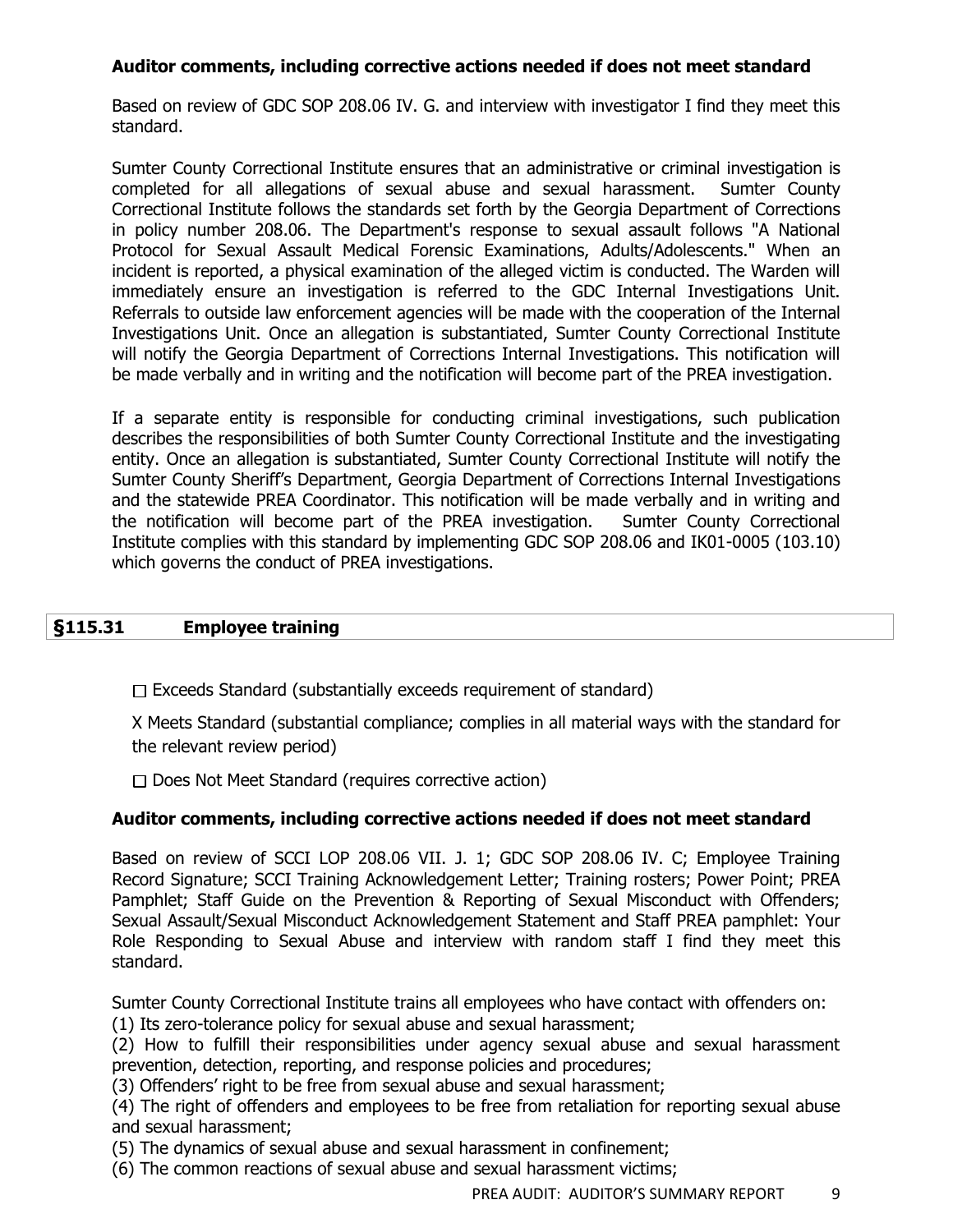(7) How to detect and respond to signs of threatened and actual sexual abuse;

(8) How to avoid inappropriate relationships with offenders;

(9) How to communicate effectively and professionally with offenders, including lesbian, gay, bisexual, transgender, intersex, or gender nonconforming offenders; and

(10) How to comply with relevant laws related to mandatory reporting of sexual abuse to outside authorities.

All staff has received PREA training during in service training based on review of training records and random staff interviews. All staff document their training by signing, "Sexual Assault/Sexual Misconduct Acknowledgement Statement." This form is retained in the employee's personnel record. This procedure is also used for all employees, contractors, volunteers, and interns.

The training is tailored to the gender of the offenders at Sumter County Correctional Institute. The employees receive additional training if the employee is reassigned from a facility that houses only male offenders to a facility that houses only female offenders, or vice versa. Sumter County Correctional Institute complies with this policy in providing yearly in-service training in PREA to all staff, security and non-security. Staff members who transfer to Sumter County Correctional Institute from a female facility will receive training from the management team to orient them to their new job at this male facility.

All staff/contractors/volunteers sign an annual acknowledgement (GDC SOP 208.06 Attachment 1, "Sexual Assault/Sexual Misconduct Acknowledgement Statement") indicating they have been trained and that they understand their PREA training. This statement is maintained locally in the Deputy Warden of Security's office.

## **§115.32 Volunteer and contractors training**

 $\Box$  Exceeds Standard (substantially exceeds requirement of standard)

X Meets Standard (substantial compliance; complies in all material ways with the standard for the relevant review period)

 $\Box$  Does Not Meet Standard (requires corrective action)

## **Auditor comments, including corrective actions needed if does not meet standard**

Reviewed SCCI LOP 208.06 VII. J. 2; In Service Training Roster; PowerPoint; Sexual Assault/Sexual Misconduct Acknowledgement Statement Unsupervised Contractor/Volunteer; Assault/Sexual Misconduct Acknowledgement Statement supervised Contractor/Volunteer and interview with volunteer and contractors I find they meet this standard.

Sumter County Correctional Institute ensures all volunteers and contractors who have contact with offenders have been trained on their responsibilities under Sumter County Correctional Institute's sexual abuse and sexual harassment prevention, detection, and response policies and procedures.

The level and type of training provided to volunteers and contractors is based on the services they provide and level of contact they have with offenders, but all volunteers and contractors who have contact with offenders are notified of Sumter County Correctional Institute's zerotolerance policy regarding sexual abuse and sexual harassment and informed how to report such incidents.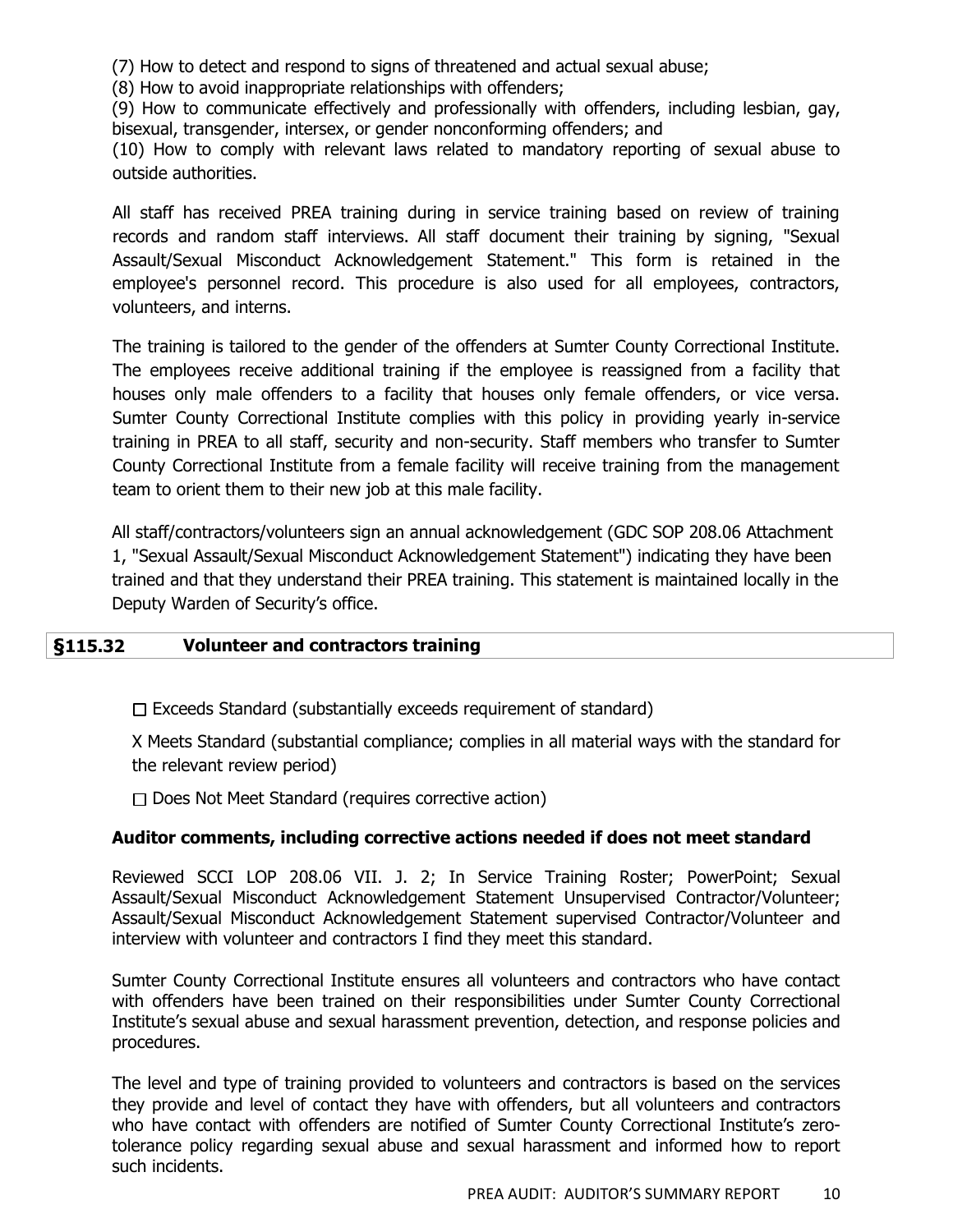Sumter County Correctional Institute has documentation confirming that volunteers and contractors understand the training they have received. All volunteers sign an Assault/Sexual Misconduct Acknowledgement Statement Unsupervised Contractor/Volunteer. Volunteers and contractors interviewed confirmed they had received this training.

## **§115.33 Offender education**

X Exceeds Standard (substantially exceeds requirement of standard)

 $\Box$  Meets Standard (substantial compliance; complies in all material ways with the standard for the relevant review period)

 $\Box$  Does Not Meet Standard (requires corrective action)

## **Auditor comments, including corrective actions needed if does not meet standard**

Reviewed SCCI LOP 208.06 VII J. 3; PREA pamphlet; PREA Video English/Spanish; Handbook; Sexual Abuse Review Checklist; Offender Awareness & Education Brochure; Sexual Victimization/Aggressor Classification Screening; Offender Lesson Plan and interview with random offenders and intake staff I find they exceed in this standard.

During the intake process, offenders receive information explaining Sumter County Correctional Institute's zero-tolerance policy regarding sexual abuse and sexual harassment and how to report incidents or suspicions of sexual abuse or sexual harassment. When offenders are transferred to the Sumter County Correctional Institute they undergo an orientation process. During orientation offenders are shown a video on the Prison Rape Elimination Act which includes instructions on how to avoid being a victim of sexual assault. The offender handbook contains a section with PREA information. Posters are mounted throughout Sumter County Correctional Institute with instructions on how to report allegations of sexual abuse/misconduct. During orientation, and during any other time, offenders are allowed to ask question about the Prison Rape Elimination Act and PREA issues.

Within 24 hours, Sumter County Correctional Institute provides a comprehensive education to offenders in person and through video regarding their rights to be free from sexual abuse and sexual harassment and to be free from retaliation for reporting such incidents, and regarding agency policies and procedures for responding to such incidents.

Sumter County Correctional Institute provides offender education in formats accessible to all offenders, including those who are limited English proficient, deaf, visually impaired, or otherwise disabled, as well as to offenders who have limited reading skills. There is documentation of offender participation in these education sessions. The PREA Pamphlet is in both English/Spanish; Sumter County Correctional Institute has a contract with the Language Line to provide translation for other languages as well as sign language for the deaf.

Based on the comprehensive training being conducted with 24 hours and the level of knowledge displayed by the offenders during the interviews I find they exceed in this standard.

## **§115.34 Specialized training: Investigators**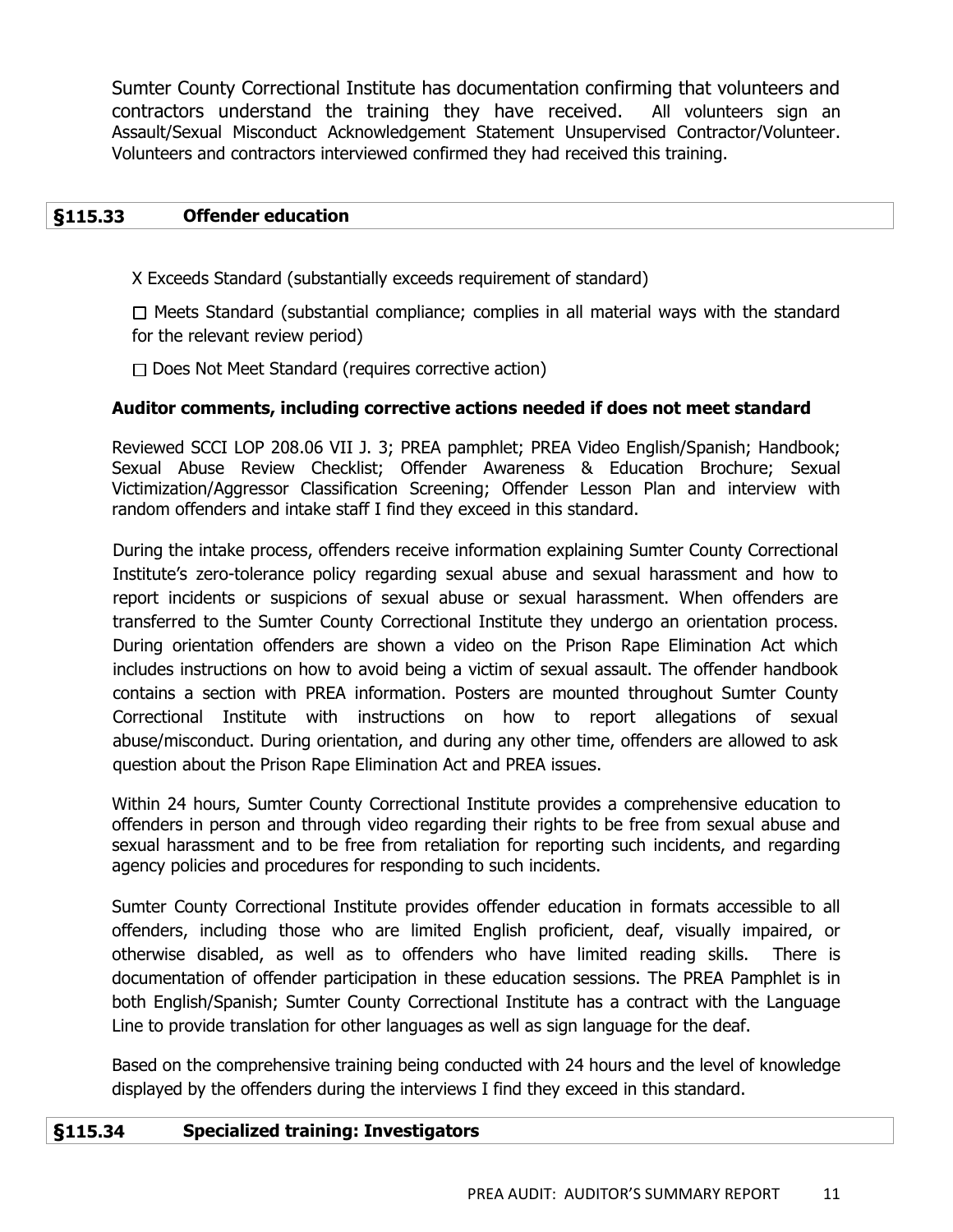$\Box$  Exceeds Standard (substantially exceeds requirement of standard)

X Meets Standard (substantial compliance; complies in all material ways with the standard for the relevant review period)

 $\Box$  Does Not Meet Standard (requires corrective action)

#### **Auditor comments, including corrective actions needed if does not meet standard**

Based on review of SCCI LOP 208.06 VII. J. 4; Georgia Network to End Sexual Assault (GNESA) – Advanced Sexual Assault Investigations Training Program; In Service Training Roster; County PREA Compliance Manager Workshop; SART Training Roster; Power Point lesson Plan; Compliance Manager Training and interview with investigative staff I find they meet this standard.

In addition to the general training provided to all employees Sumter County Correctional Institute ensures that the in house investigators have received training in conducting investigations in confinement settings.

Specialized training includes techniques for interviewing sexual abuse victims, proper use of Miranda and Garrity warnings, sexual abuse evidence collection in confinement settings, and the criteria and evidence required to substantiate a case for administrative action or prosecution referral. Sumter County Correctional Institute maintains documentation that agency investigators have completed the required specialized training in conducting sexual abuse investigations. All personnel designated Sumter County Correctional Institute who is tasked with conducting investigations or acting in any capacity with a PREA investigative team are required to attend a specialized PREA training class using the NIC Specialized Training PREA Medical and MH Standards curriculum. At the conclusion of the class members are given a written exam to ensure their understanding of the class instruction and content delivered, Class attendance is documented locally by the Compliance Manger. All allegations of sexual misconduct are reported to the GDC Internal Investigations Unit, Staff of that unit has received specialized training regarding the techniques for investigating PREA-related issues.

## **§115.35 Specialized training: Medical and mental health care**

 $\Box$  Exceeds Standard (substantially exceeds requirement of standard)

X Meets Standard (substantial compliance; complies in all material ways with the standard for the relevant review period)

 $\Box$  Does Not Meet Standard (requires corrective action)

#### **Auditor comments, including corrective actions needed if does not meet standard**

Based on review of SCCI LOP 208.06 VII. J. 5; GDC SOP VG17-0001 Staff Training; VH04-0001 Licensure & Credential; VH 05-0001 Orientation Training; VH05-0002 Continuing Education for Qualified Health Services Personnel; PREA pamphlet Behavioral Health Care for Sexual Assault Victims in a Confinement Setting; SART training sign in rosters and Medical PREA signed acknowledgement I find they meet this standard.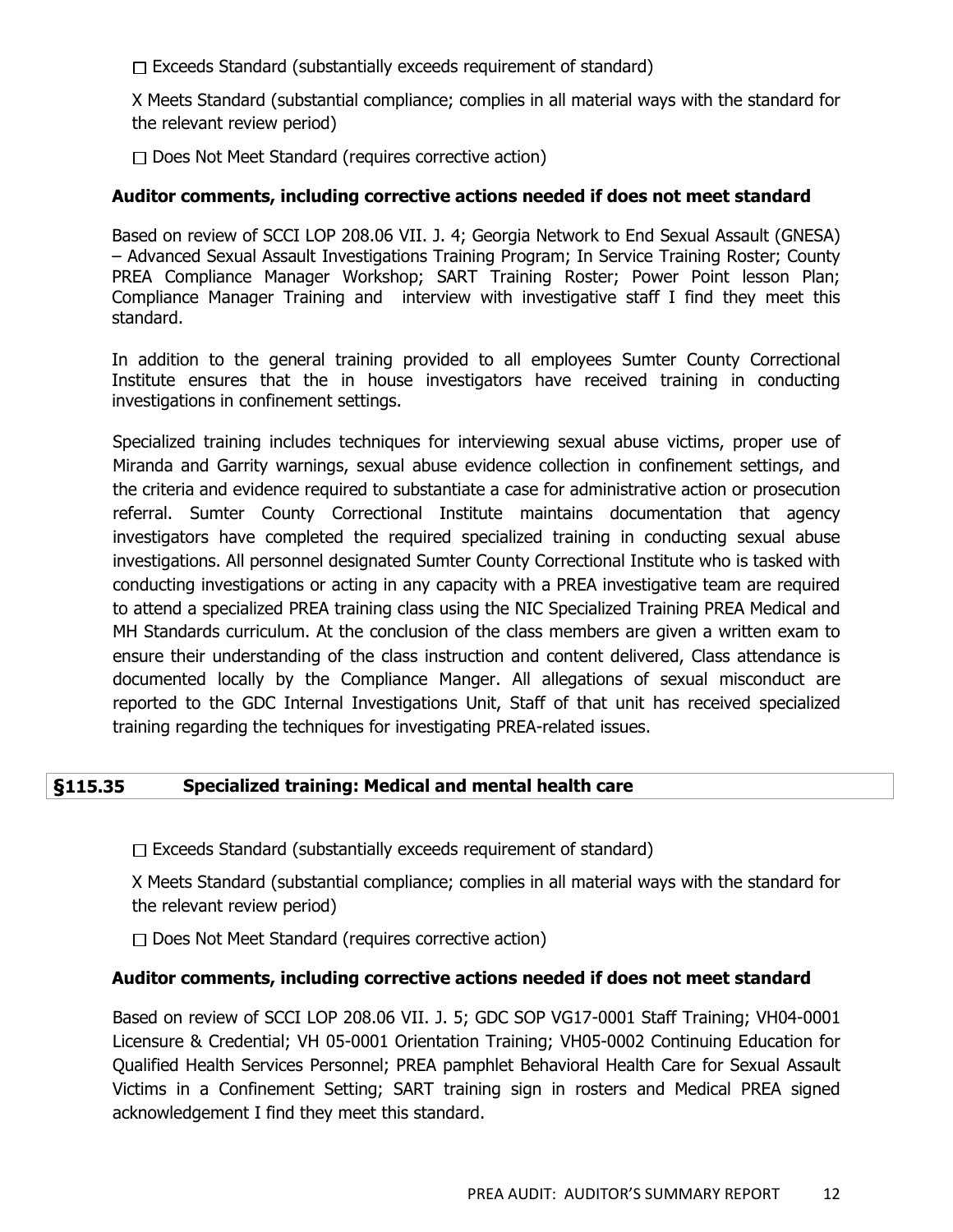There is full time medical staff at Sumter County Correctional Institute that is shared with Sumter County Sheriff's Office. The jail and the County Correctional Institute are connected however inmates and offenders never intermingle. Medical staff is provided through contract with Transform Health Care. Mental health services are provided one day a week when the staff psychologist conducts their rounds. Any offender requiring further mental health need would be transferred to Rutledge State Prison.

Sumter County Correctional Institute ensures that all full and part-time medical and mental health care practitioners who work regularly in its facilities have been trained in how to: detect and assess signs of sexual abuse and sexual harassment; preserve physical evidence of sexual abuse; respond effectively and professionally to victims of sexual abuse and sexual harassment; and how and to whom to report allegations or suspicions of sexual abuse and sexual harassment. All Sumter County Correctional Institute Medical staff must attend specialized PREA training, using the NIC Specialized Training PREA Medical Standards curriculum. Sumter County Correctional Institute follows medical policies and standards set by the Georgia Department of Corrections.

Sumter County Correctional Institute maintains documentation that medical and mental health practitioners have received the training.

Medical and mental health care practitioners also receive the training mandated for employees, contractors and volunteers. All medical and mental health practitioners receive the same PREA training for regular staff. This was confirmed during the interviews.

## **§115.41 Screening for risk of victimization and abusiveness**

X Exceeds Standard (substantially exceeds requirement of standard)

 $\Box$  Meets Standard (substantial compliance; complies in all material ways with the standard for the relevant review period)

 $\Box$  Does Not Meet Standard (requires corrective action)

# **Auditor comments, including corrective actions needed if does not meet standard**

Based on review of SCCI LOP 208.06 VII. K; Case Notes; Victim/Aggressor Classification form; Victim/Aggressor Rating Guide; 90 day offender Sexual Abuse Review Checklist and interview with random offenders and intake staff responsible for screening I find they exceed in this standard.

All offenders are assessed during an intake screening and upon transfer to another facility for risk of being sexually abused by other offenders or sexually abusive toward other offenders.

Intake screenings take place immediately upon arrival at Sumter County Correctional Institute.

Sumter County Correctional Institute uses the Victim/Aggressor Classification from which is an objective screening instrument.

The intake screening considers, at a minimum, the following criteria to assess offenders for risk of sexual victimization:

(1) Whether the offender has a mental, physical, or developmental disability;

(2) The age of the offender;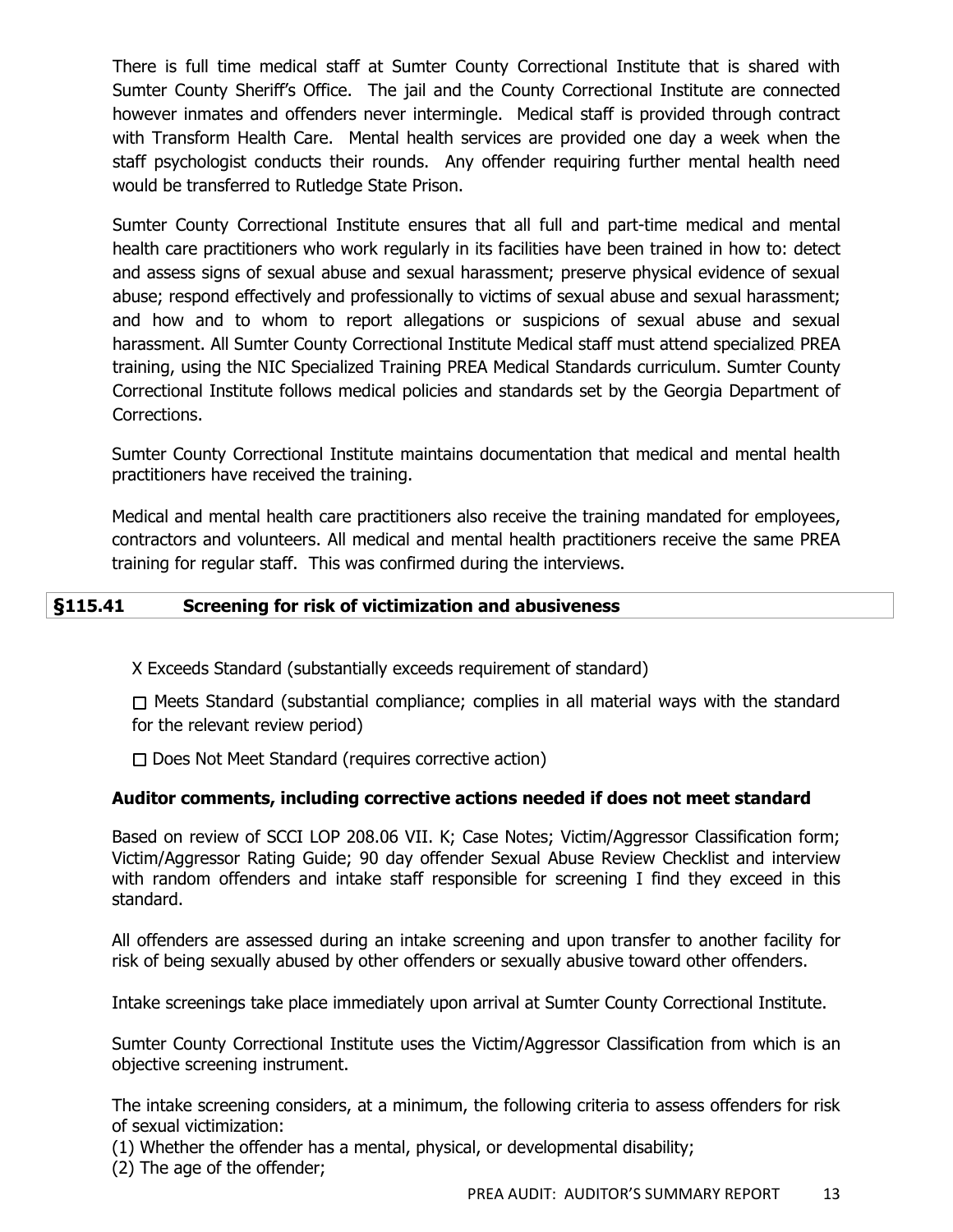(3) The physical build of the offender;

(4) Whether the offender has previously been incarcerated;

(5) Whether the offender's criminal history is exclusively nonviolent;

(6) Whether the offender has prior convictions for sex offenses against an adult or child;

(7) Whether the offender is or is perceived to be gay, lesbian, bisexual, transgender, intersex, or gender nonconforming;

(8) Whether the offender has previously experienced sexual victimization;

(9) The offender's own perception of vulnerability; and

(10) Whether the offender is detained solely for civil immigration purposes.

The initial screening considers prior acts of sexual abuse, prior convictions for violent offenses, and history of prior institutional violence or sexual abuse, as known to Sumter County Correctional Institute, in assessing offenders for risk of being sexually abusive. During the diagnostic/intake process, offenders are identified as high-risk sexual assault victims or aggressors. This identification process is documented in the Victim/Aggressor classification section of SCRIBE.

The facility is divided in half so there are Safe houses on one side which houses the potential victims and all aggressors are housed on the other side of the facility.

Within 30 days from the offender's arrival at Sumter County Correctional Institute, Sumter County Correctional Institute reassesses the offender's risk of victimization or abusiveness based upon any additional, relevant information received by Sumter County Correctional Institute since the intake screening. Any offender who has been identified as needing further evaluation due to additional information received will be reassessed when warranted.

An offender's risk level is reassessed when warranted due to a referral, request, incident of sexual abuse, or receipt of additional information that bears on the offender's risk of sexual victimization or abusiveness. Any offender who has been identified as needing further evaluation due to additional information received will be reassessed when warranted.

Offenders are not disciplined for refusing to answer, or for not disclosing complete information in response to, questions asked. No offender is ever disciplined for refusing to participate in the intake process; if an offender refuses to answer the questions during intake the counselor will meet with that offender at a later time to conduct the rest of the screening. Those offenders would be placed in appropriate housing until a proper classification screening could be done.

Sumter County Correctional Institute implements appropriate controls on the dissemination within Sumter County Correctional Institute of responses to questions asked pursuant to this standard in order to ensure that sensitive information is not exploited to the offender's detriment by staff or other offenders. Only limited staff has access to the risk screening form only Deputy Warden of Security; Deputy Warden of Care & Treatment; Captain and Counselor.

Based on the screening being done immediately upon arrival I find they exceed in this standard.

#### **§115.42 Use of screening information**

 $\Box$  Exceeds Standard (substantially exceeds requirement of standard)

X Meets Standard (substantial compliance; complies in all material ways with the standard for the relevant review period)

 $\Box$  Does Not Meet Standard (requires corrective action)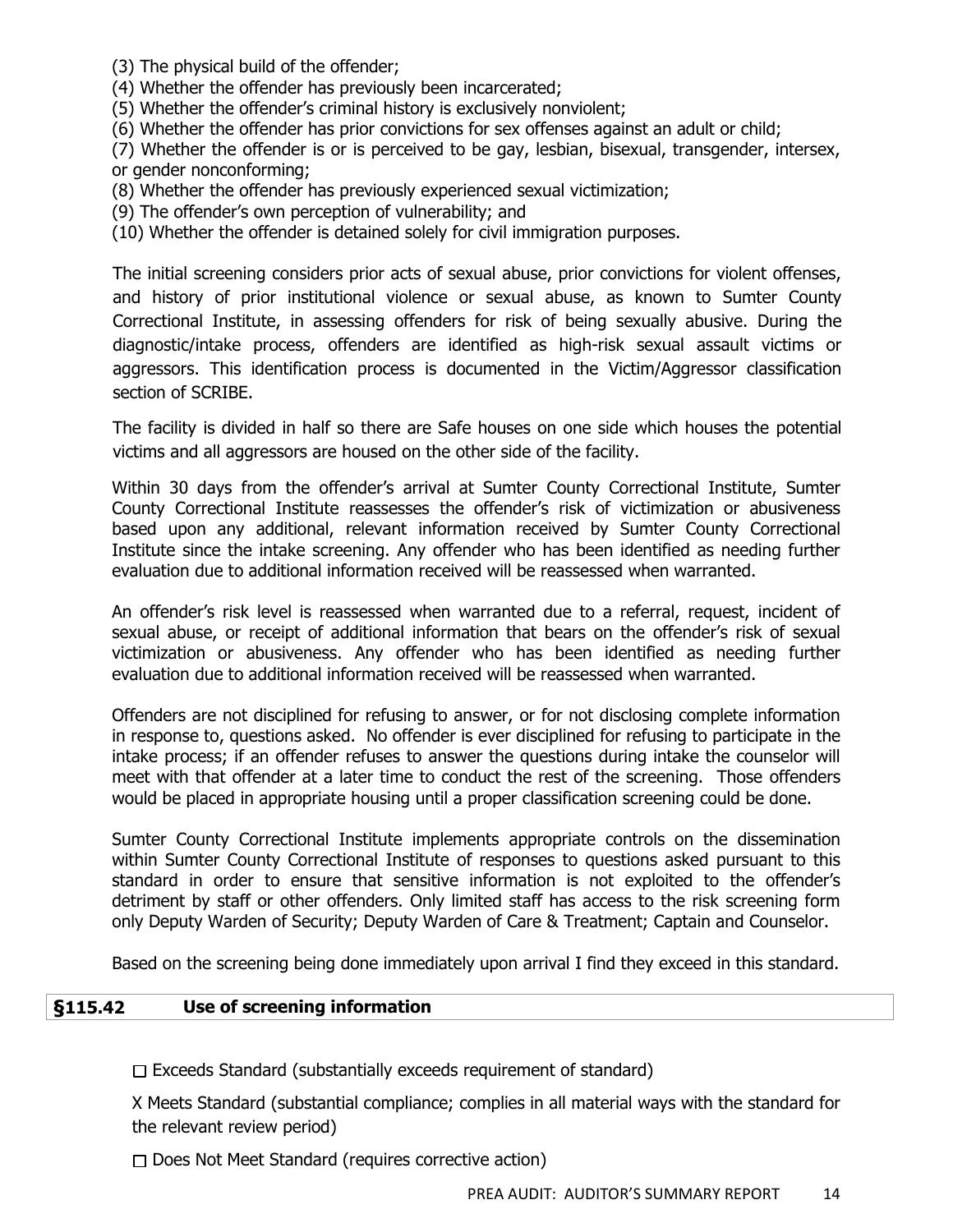## **Auditor comments, including corrective actions needed if does not meet standard**

Based on review of GDC SOP 208.06 IV. D. 2(a-d); SCCI LOP 208.06; Victim/Aggressor Classification form; Victim/Aggressor Rating Guide; 90 day offender Sexual Abuse Review Checklist; Sexual Victim/Sexual Aggressor Screening form and interview with PREA compliance manager and staff responsible for risk screening I find they meet this standard.

Sumter County Correctional Institute uses information from the risk screening to decide housing, bed, work, education, and program assignments with the goal of keeping separate those offenders at high risk of being sexually victimized from those at high risk of being sexually abusive. A screening for risk of victimization and abusiveness is conducted and processed through the Victim/Aggressor Classification Instrument. Offenders/Probationers are told during their orientation to the Georgia Department of Corrections, that staff that become aware of a sexual allegation must notify the warden/superintendent or his/her designee. Orientation includes this "Must Tell" policy.

Sumter County Correctional Institute makes individualized determinations about how to ensure the safety of each offender.

Sumter County Correctional Institute has not had any transgender/intersex offenders; however they have a policy in place that addresses the following:

In deciding whether to assign a transgender or intersex offender to a facility for male or female offenders, and in making other housing and programming assignments, Sumter County Correctional Institute considers on a case-by-case basis whether a placement would ensure the offender's health and safety, and whether the placement would present management or security problems.

Placement and programming assignments for each transgender or intersex offender is reassessed at least twice each year to review any threats to safety experienced by the offender.

A transgender or intersex offender's own views with respect to his or her own safety are given serious consideration.

Transgender and intersex offenders are given the opportunity to shower separately from other offenders.

Sumter County Correctional Institute does not place lesbian, gay, bisexual, transgender, or intersex offenders in dedicated facilities, units, or wings solely on the basis of such identification or status, unless such placement is in a dedicated facility, unit, or wing established in connection with a consent decree, legal settlement, or legal judgment for the purpose of protecting such offenders.

## **§115.43 Protective custody**

 $\Box$  Exceeds Standard (substantially exceeds requirement of standard)

X Meets Standard (substantial compliance; complies in all material ways with the standard for the relevant review period)

 $\Box$  Does Not Meet Standard (requires corrective action)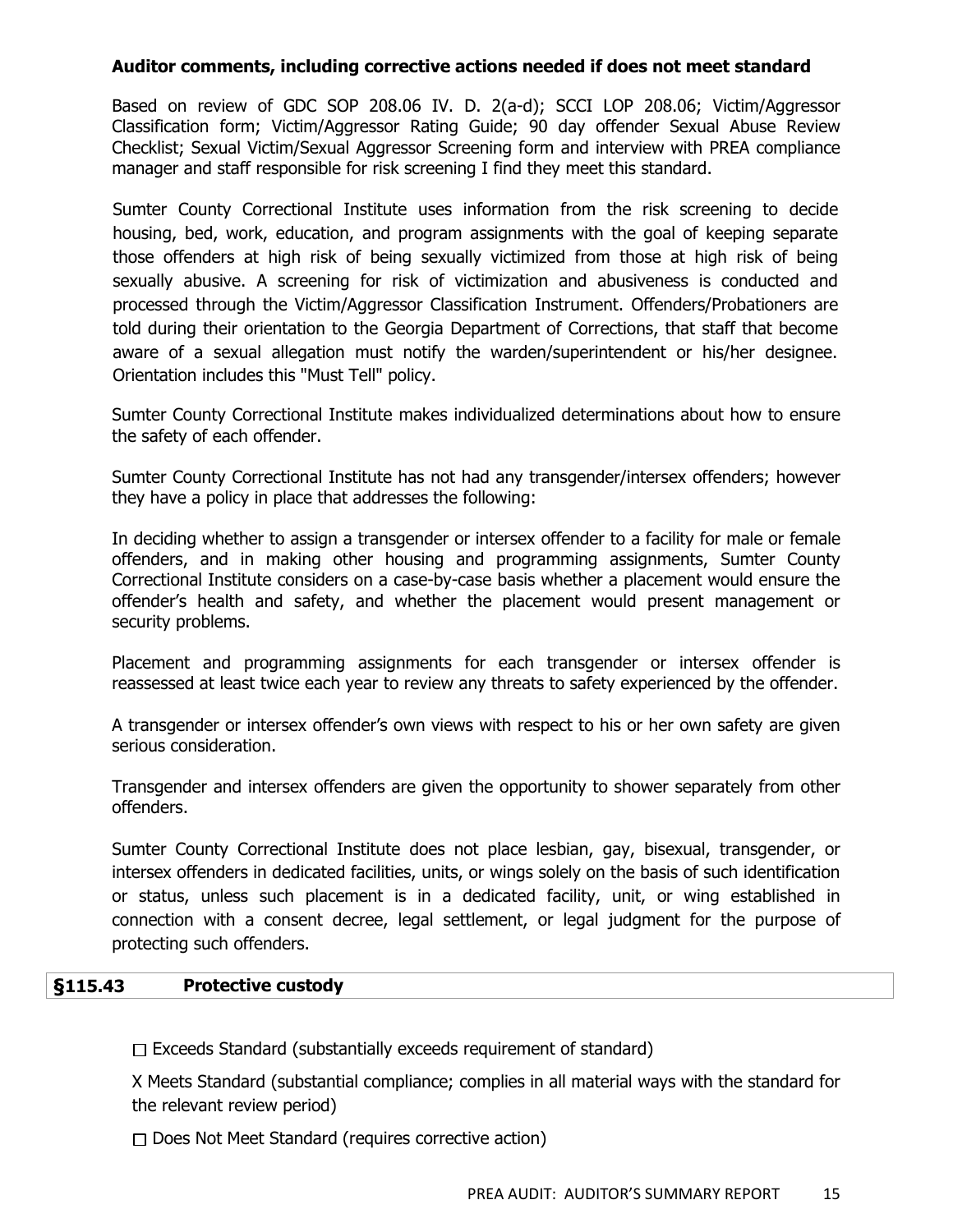## **Auditor comments, including corrective actions needed if does not meet standard**

Based on review of SCCI LOP 208.06 VII. K. 4; 90 day offender Sexual Abuse Review Checklist and interview with warden I find they meet this standard.

No offenders have been placed in involuntary segregation housing.

Offenders at high risk for sexual victimization are not placed in involuntary segregated housing unless an assessment of all available alternatives has been made, and a determination has been made that there is no available alternative means of separation from likely abusers.

Offenders placed in segregated housing for this purpose have access to programs, privileges, education, and work opportunities to the extent possible. If Sumter County Correctional Institute restricts access to programs, privileges, education, or work opportunities, Sumter County Correctional Institute documents the opportunities that have been limited, the duration of the limitation; and the reasons for such limitations.

Sumter County Correctional Institute assigns such offenders to involuntary segregated housing only until an alternative means of separation from likely abusers can be arranged, and such an assignment does not ordinarily exceed a period of 30 days. If involuntary segregated housing assignment is made Sumter County Correctional Institute clearly documents the basis for Sumter County Correctional Institute's concern for the offender's safety; and the reason why no alternative means of separation can be arranged. Every 30 days a review is performed to determine whether there is a continuing need for separation from the general population.

## **§115.51 Offender reporting**

 $\Box$  Exceeds Standard (substantially exceeds requirement of standard)

X Meets Standard (substantial compliance; complies in all material ways with the standard for the relevant review period)

 $\Box$  Does Not Meet Standard (requires corrective action)

## **Auditor comments, including corrective actions needed if does not meet standard**

Based on review of SCCI LOP VII. L.; PREA pamphlet; Offender Handbook; Staff Guide on the Prevention & Reporting of Sexual Misconduct with Offenders and interviews with random staff and offenders I find they meet this standard.

Sumter County Correctional Institute provides multiple internal ways for offenders to privately report sexual abuse and sexual harassment, retaliation by other offenders or staff for reporting sexual abuse and sexual harassment, and staff neglect or violation of responsibilities that may have contributed to such incidents. Sumter County Correctional Institute offenders may make a report of sexual abuse, sexual harassment, or retaliation in writing, verbally, by utilizing the PREA hotline 1-888-992-7849 or mail to the Department Ombudsman office. Offenders are encouraged to report allegations immediately and directly to staff at all levels. All reports are promptly documented and reported to the proper authority.

Sumter County Correctional Institute provides at least one way for offenders to report abuse or harassment to a public or private entity or office that is not part of Sumter County Correctional Institute, and that is able to receive and immediately forward offender reports of sexual abuse and sexual harassment to agency officials, allowing the offender to remain anonymous upon request.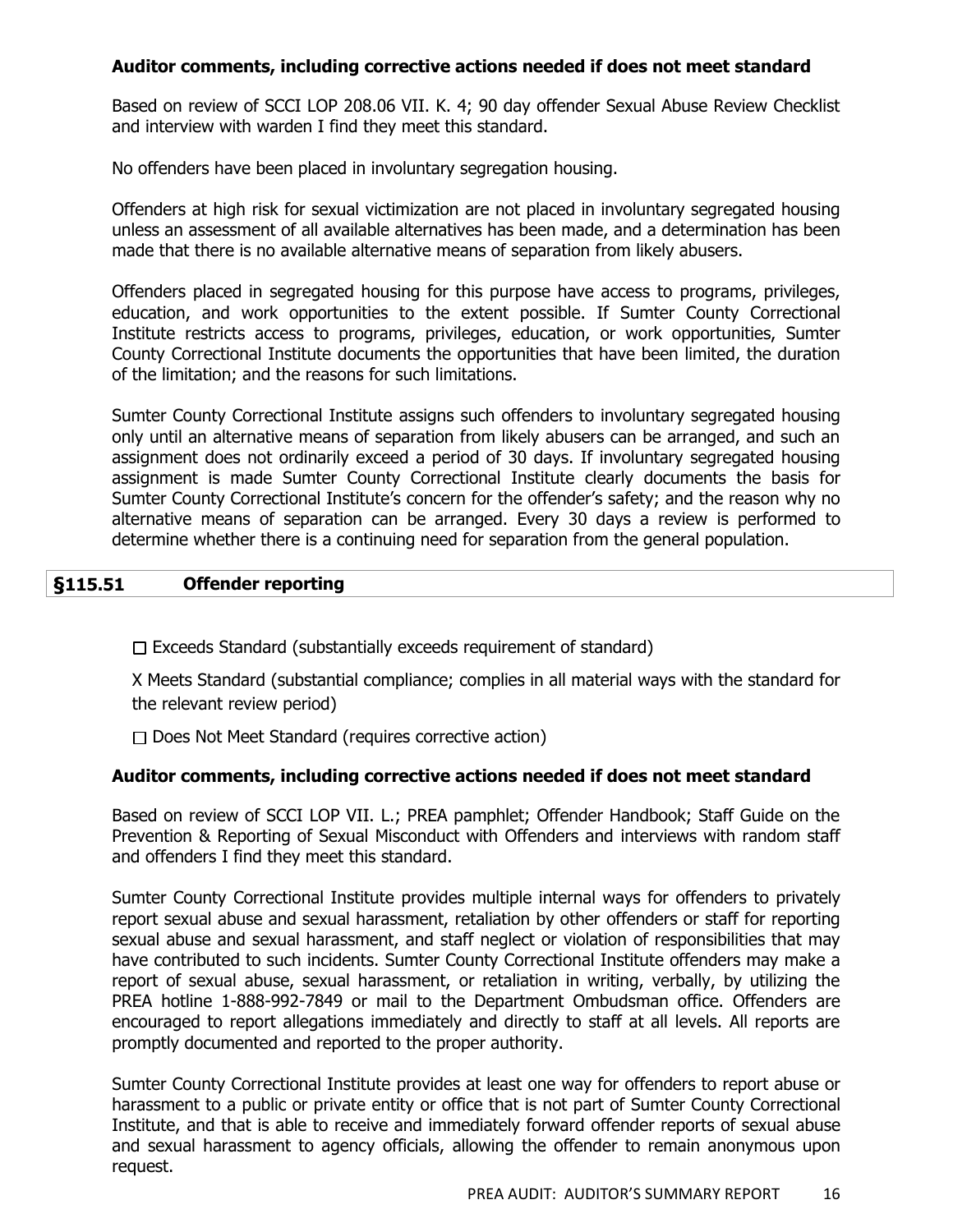Staff accepts reports made verbally, in writing, anonymously, and from third parties and promptly document any verbal reports. Sumter County Correctional Institute staff has been trained to forward all reports or observations of sexual assault/harassment to their immediate supervisor and/or designated SART member promptly. These reports may be made in writing, verbally, anonymously, or from third parties. This practice was confirmed during random staff interviews.

Sumter County Correctional Institute provides a method for staff to privately report sexual abuse and sexual harassment of offenders. This practice was confirmed during random staff interviews.

## **§115.52 Exhaustion of administrative remedies**

 $\Box$  Exceeds Standard (substantially exceeds requirement of standard)

X Meets Standard (substantial compliance; complies in all material ways with the standard for the relevant review period)

 $\Box$  Does Not Meet Standard (requires corrective action)

## **Auditor comments, including corrective actions needed if does not meet standard**

Based on review of GDC SOP II B.02-0001; SOP II. B 05-0001 and review of one report where the offender used the grievance process to report an alleged sexual harassment against an officer.

Sumter County Correctional Institute does not impose a time limit on when an offender may submit a grievance regarding an allegation of sexual abuse. Sumter County Correctional Institute does not impose time restrictions upon residents in regard to filing grievances alleging sexual abuse prior to or upon completion of a SART investigation.

Sumter County Correctional Institute does not require an offender to use any informal grievance process, or to otherwise attempt to resolve with staff, an alleged incident of sexual abuse. Any allegation of sexual abuse, reported by any means, will be treated as a formal allegation and forwarded to the GDC Internal Investigation Unit or Sumter County Sheriff Office for full investigation.

Sumter County Correctional Institute ensures that an offender who alleges sexual abuse may submit a grievance without submitting it to a staff member who is the subject of the complaint, and such grievance is not referred to a staff member who is the subject of the complaint. All grievances filed at Sumter County Correctional Institute can be submitted to any staff member. In a case where the staff member is the subject of the complaint, any other counselor can be utilized to submit the grievance. The grievances are placed in a locked box that only supervisors have access too.

Sumter County Correctional Institute issues a final agency decision on the merits of any portion of a grievance alleging sexual abuse within 90 days of the initial filing of the grievance.

Third parties, including fellow offenders, staff members, family members, attorneys, and outside advocates, are permitted to assist offenders in filing requests for administrative remedies relating to allegations of sexual abuse, and are also be permitted to file such requests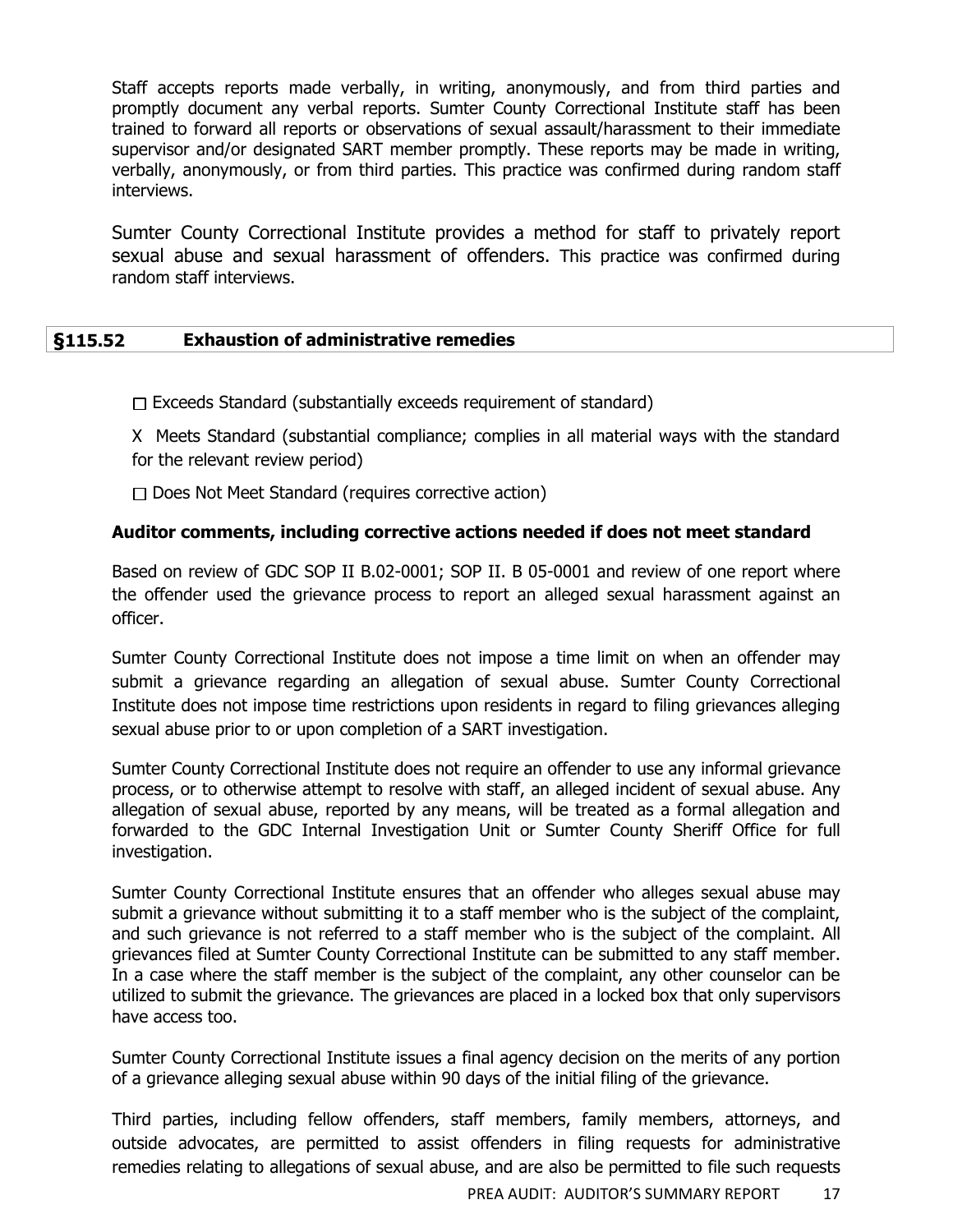on behalf of offenders. Sumter County Correctional Institute will accept notification reports of sexual assault/harassment from third parties; however, standard policies and procedures will be used in the process from that point forward.

Sumter County Correctional Institute has established procedures for the filing of an emergency grievance when the offender is subject to a substantial risk of imminent sexual abuse.

After receiving an emergency grievance alleging a substantial risk of imminent sexual abuse, Sumter County Correctional Institute immediately forwards the grievance (or any portion thereof that alleges the substantial risk of imminent sexual abuse) to a level of review at which immediate corrective action is taken, and provides an initial response within 48 hours, and issues a final agency decision within 5 calendar days. The initial response and final agency decision documents Sumter County Correctional Institute's determination whether the offender is in substantial risk of imminent sexual abuse and the action taken in response to the emergency grievance.

Sumter County Correctional Institute may discipline an offender for filing a grievance related to alleged sexual abuse only where Sumter County Correctional Institute demonstrates that the offender filed the grievance in bad faith.

## **§115.53 Offender access to outside confidential support services**

 $\Box$  Exceeds Standard (substantially exceeds requirement of standard)

X Meets Standard (substantial compliance; complies in all material ways with the standard for the relevant review period)

 $\Box$  Does Not Meet Standard (requires corrective action)

## **Auditor comments, including corrective actions needed if does not meet standard**

Based on interview with random offenders and review of MOU with Lily Pad Sane Center I find they meet this standard.

Sumter County Correctional Institute provides offenders with access to outside victim advocates for emotional support services related to sexual abuse by giving offenders mailing addresses and telephone numbers to Lily Pad SANE Center. Sumter County Correctional Institute enables reasonable communication between offenders and these organizations and agencies, in as confidential a manner as possible.

Sumter County Correctional Institute informs offenders, prior to giving them access, of the extent to which such communications will be monitored and the extent to which reports of abuse will be forwarded to authorities in accordance with mandatory reporting laws.

Sumter County Correctional Institute has memoranda of understanding with Lily Pad SANE Center.

## **§115.54 Third party reporting**

 $\Box$  Exceeds Standard (substantially exceeds requirement of standard)

X Meets Standard (substantial compliance; complies in all material ways with the standard for the relevant review period)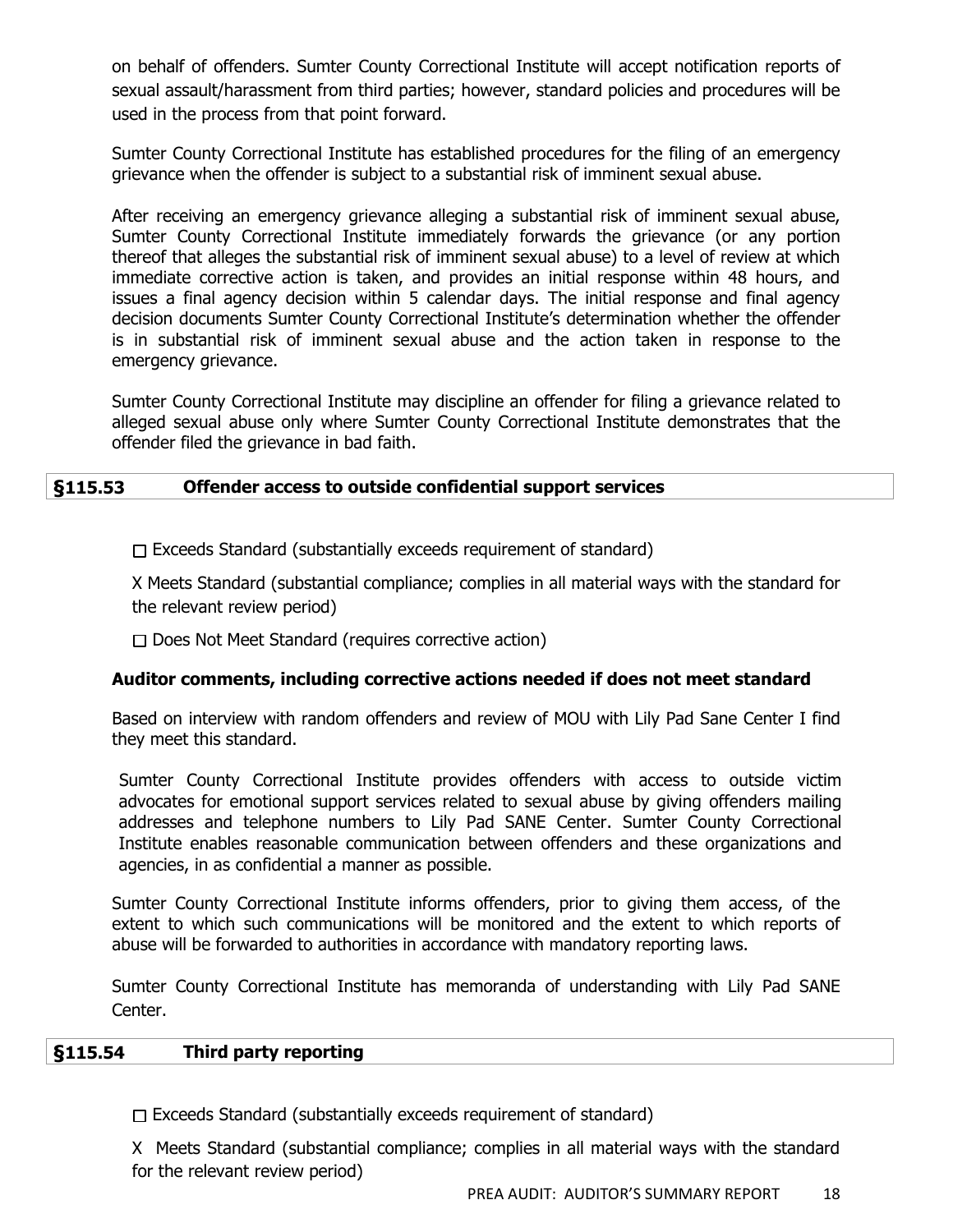□ Does Not Meet Standard (requires corrective action)

## **Auditor comments, including corrective actions needed if does not meet standard**

Based on review of SCCI LOP 208.06 VII. M.

Sumter County Correctional Institute has a method to receive third-party reports of sexual abuse/harassment and distributes publicly, information on how to report sexual abuse and sexual harassment on behalf of an offender. All staff members are trained in in-service training regarding PREA standards and are aware that they are required to accept any and all third party reports made to the Sumter County Correctional Institute on behalf of an offender involving sexual assault/harassment, these reports will be accepted and forwarded as policy and procedures dictate. During orientation, offenders are made aware that they can report any PREA allegation, even third-party allegations, to staff or by utilizing the PREA hotline, PREA hotline posters are on display throughout the facility.

## §115.61 **Staff and agency reporting duties**

 $\Box$  Exceeds Standard (substantially exceeds requirement of standard)

X Meets Standard (substantial compliance; complies in all material ways with the standard for the relevant review period)

 $\Box$  Does Not Meet Standard (requires corrective action)

Based on review of SCCI LOP 208.06 VII. N; Staff Guide on the Prevention & Reporting of Sexual Misconduct and interviews with random staff; warden and medical staff I find they meet this standard.

Sumter County Correctional Institute requires all staff to report immediately and according to agency policy any knowledge, suspicion, or information regarding an incident of sexual abuse or sexual harassment that occurred in a facility, whether or not it is part of Sumter County Correctional Institute; retaliation against offenders or staff who reported such an incident; and any staff neglect or violation of responsibilities that may have contributed to an incident or retaliation. All personnel at Sumter County Correctional Institute are provided with PREA training that instructs them on the proper procedure for reporting any incidents that are in any way related to PREA.

Apart from reporting to designated supervisors or officials, staff does not reveal any information related to a sexual abuse report to anyone other than to the extent necessary, as specified in agency policy, to make treatment, investigation, and other security and management decisions. Sumter County Correctional Institute's staff is instructed through PREA training that any information obtained is limited to a need-to-know basis for staff, and only for the purpose of treatment, security, and management decisions, such as housing, work, education and programming assignments. Information is not to be indiscriminately discussed. Supervisors will always remind staff of this issue when staff report PREA-related issues to their supervisor.

If the alleged victim is considered a vulnerable adult under a State or local vulnerable person's statute, Sumter County Correctional Institute reports the allegation to the designated State or local services agency under applicable mandatory reporting laws. This will be done in accordance with GDC SOP 208.06 and in coordination with GDC Internal Investigations. Sumter County Correctional Institute does not currently house Offenders under the age of 18.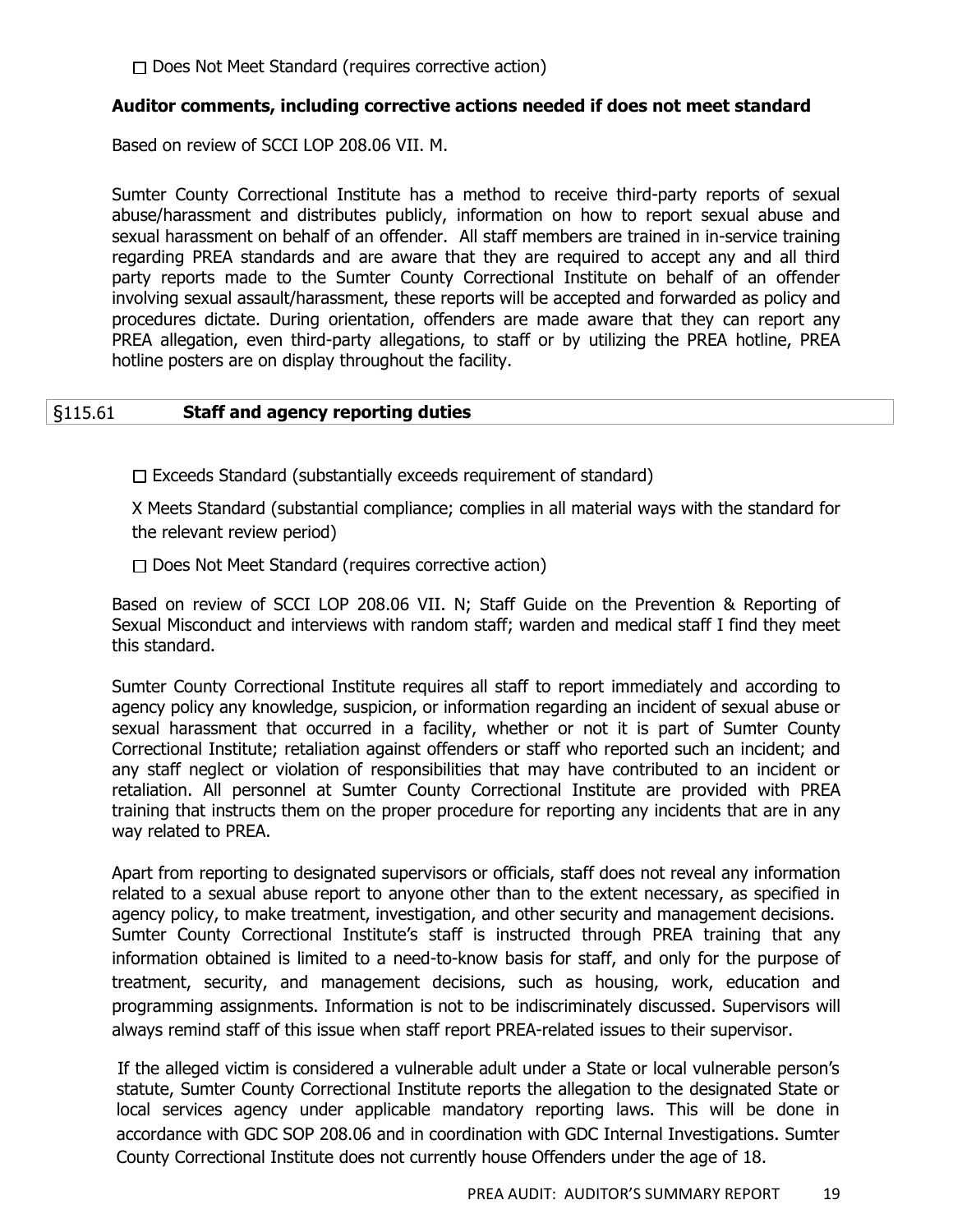Sumter County Correctional Institute reports all allegations of sexual abuse and sexual harassment, including third-party and anonymous reports, to Sumter County Correctional Institute's designated investigators. In accordance with GDC SOP 208.06, all allegations of sexual abuse and sexual harassment, including third-party and anonymous reports, will be reported to the Sumter County Correctional Institute SART. The Warden will notify GDC Statewide PREA Coordinator, and the GDC Internal Investigations Unit. The Warden will be responsible for ensuring these notifications are made as soon as possible.

#### §115.62 **Agency protection duties**

 $\Box$  Exceeds Standard (substantially exceeds requirement of standard)

X Meets Standard (substantial compliance; complies in all material ways with the standard for the relevant review period)

 $\Box$  Does Not Meet Standard (requires corrective action)

#### **Auditor comments, including corrective actions needed if does not meet standard**

Based on review of SCCI LOP 208.06 VII. O; GDC SOP 208.06 IV. F.2 and interviews with random staff and warden I find they meet this standard.

Immediate action is taken to protect offenders when Sumter County Correctional Institute learns that an offender is subject to a substantial risk of imminent sexual abuse. If an offender at Sumter County Correctional Institute is determined to be in imminent danger of sexual abuse, the Warden will be notified immediately and the offender will be housed in Administrative Segregation immediately in order to protect them.

## §115.63 **Reporting to other confinement facilities**

 $\Box$  Exceeds Standard (substantially exceeds requirement of standard)

X Meets Standard (substantial compliance; complies in all material ways with the standard for the relevant review period)

 $\Box$  Does Not Meet Standard (requires corrective action)

#### **Auditor comments, including corrective actions needed if does not meet standard**

Based on review of SCCI LOP 208.06 VII. O. and interview with warden I find they meet this standard.

No such reports have been received.

Upon receiving an allegation that an offender was sexually abused while confined at another facility, the head of Sumter County Correctional Institute that received the allegation notifies the head of Sumter County Correctional Institute or appropriate office of Sumter County Correctional Institute where the alleged abuse occurred. Such notification is provided as soon as possible, but no later than 72 hours after receiving the allegation, and all actions are thoroughly documented. In cases where an offender of Sumter County Correctional Institute offender is sexually abused while confined at another facility the Warden or his designee will immediately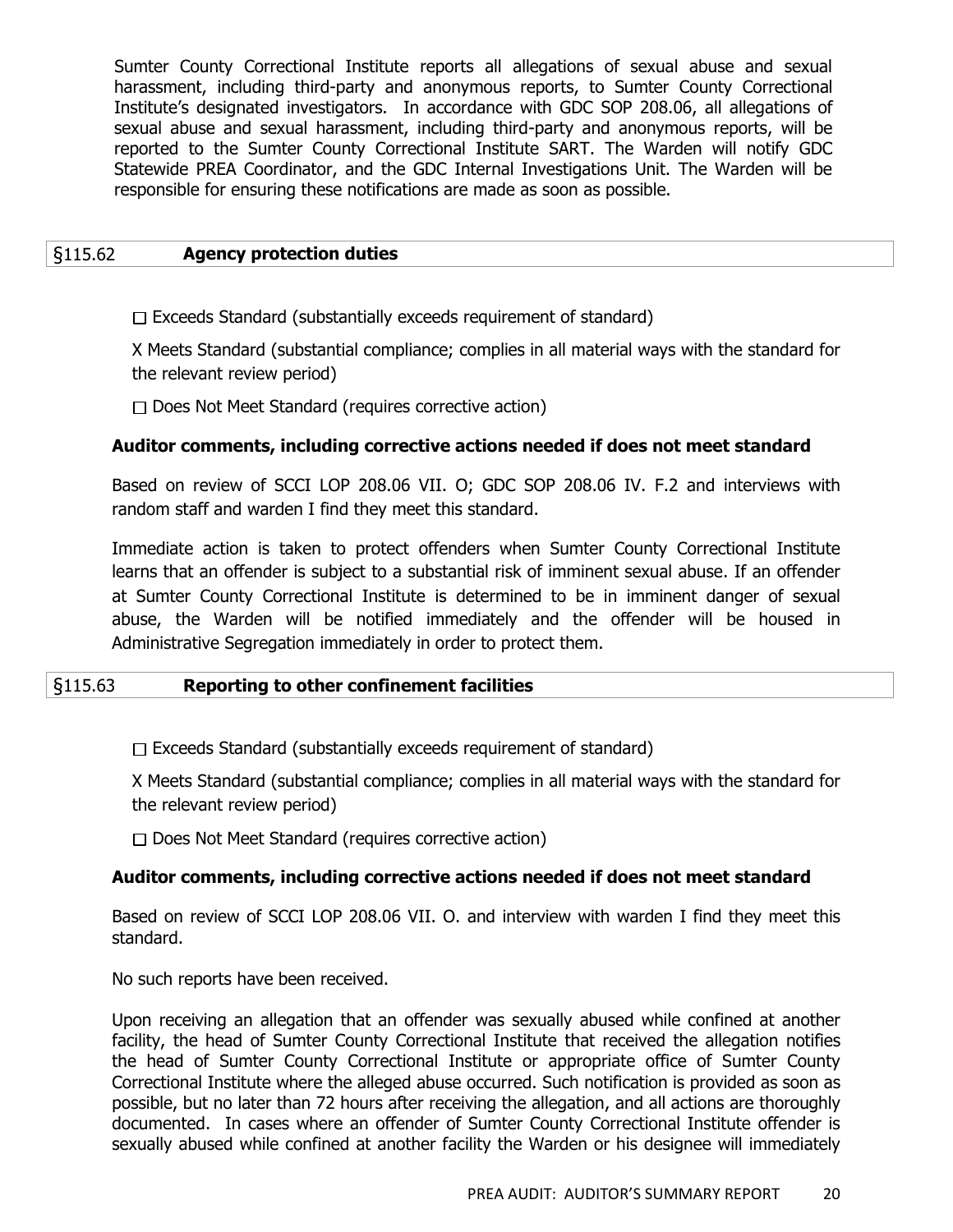upon notification notify the head of that facility. A full investigation will be coordinated between both facilities by means of the GDC Internal Investigations Unit.

## §115.64 **Staff first responder duties**

 $\Box$  Exceeds Standard (substantially exceeds requirement of standard)

X Meets Standard (substantial compliance; complies in all material ways with the standard for the relevant review period)

 $\Box$  Does Not Meet Standard (requires corrective action)

#### **Auditor comments, including corrective actions needed if does not meet standard**

Based on review of SCCI LOP 208.06 VII. H.; GDC SOP 208.06 IV. F. 4; SCCI PREA Reporting Process; Staff First Responder duties; SCCI Coordinated Response and interview with security staff who are first responders and random staff I find they meet this standard.

Upon learning of an allegation that an offender was sexually abused, the first security staff member to respond separates the alleged victim and abuser; preserves and protects any crime scene until appropriate steps can be taken to collect any evidence; and if the abuse occurred within a time period that still allows for the collection of physical evidence, request that the alleged victim not take any actions that could destroy physical evidence, including, as appropriate, washing, brushing teeth, changing clothes, urinating, defecating, smoking, drinking, or eating; and if the abuse occurred within a time period that still allows for the collection of physical evidence, ensure that the alleged abuser does not take any actions that could destroy physical evidence, including, as appropriate, washing, brushing teeth, changing clothes, urinating, defecating, smoking, drinking, or eating. Sumter County Correctional Institute has a local policy outlining the steps to take as a first responder. Random staff interviewed confirmed this practice.

If the first staff responder is not a security staff member, the responder request that the alleged victim not take any actions that could destroy physical evidence, and then notify security staff. All non-security staff interviewed acknowledged they had been trained on what to do in the event a sexual assault was reported to them. This was confirmed during interviews with medical and food service workers.

#### §115.65 **Coordinated response**

 $\Box$  Exceeds Standard (substantially exceeds requirement of standard)

X Meets Standard (substantial compliance; complies in all material ways with the standard for the relevant review period)

 $\Box$  Does Not Meet Standard (requires corrective action)

## **Auditor comments, including corrective actions needed if does not meet standard**

Based on review of SCCI Coordinated Response and interview with warden I find they meet this standard.

Sumter County Correctional Institute has a written institutional plan to coordinate actions taken in response to an incident of sexual abuse, among staff first responders, medical and mental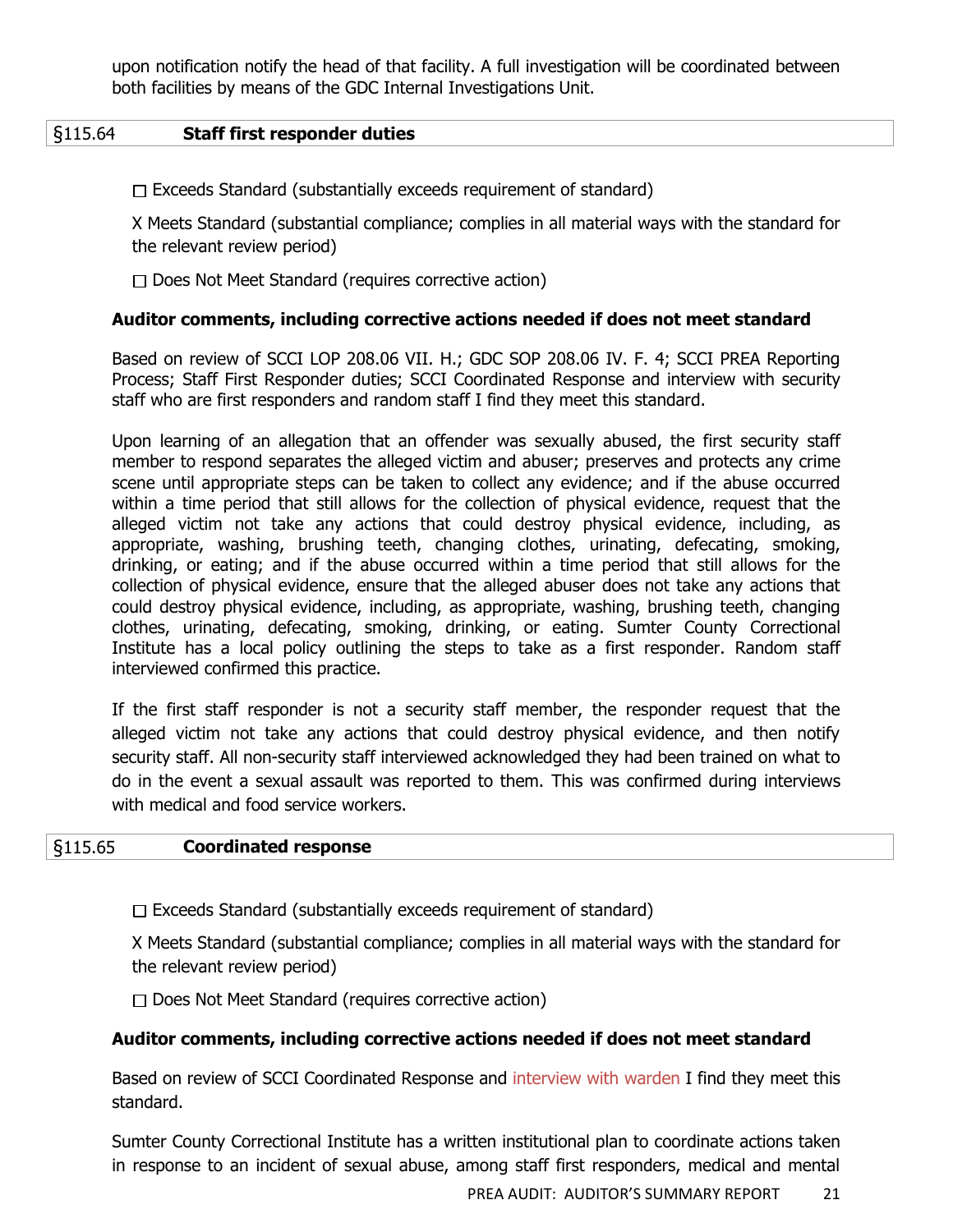health practitioners, investigators, and facility leadership. Sumter County Correctional Institute as a written Coordinated Response plan that identifies the roles of each individual involved in the PREA investigations.

## §115.66 **Preservation of ability to protect offenders from contact with abusers**

 $\Box$  Exceeds Standard (substantially exceeds requirement of standard)

 $\Box$  Meets Standard (substantial compliance; complies in all material ways with the standard for the relevant review period)

 $\Box$  Does Not Meet Standard (requires corrective action)

X Not applicable Standard

#### **Auditor comments, including corrective actions needed if does not meet standard**

Based on interview with agency head

Sumter County Correctional Institute does not participate in Collective bargaining.

| $\vert$ §115.67 | <b>Agency protection against retaliation</b> |  |
|-----------------|----------------------------------------------|--|
|                 |                                              |  |

 $\Box$  Exceeds Standard (substantially exceeds requirement of standard)

X Meets Standard (substantial compliance; complies in all material ways with the standard for the relevant review period)

 $\Box$  Does Not Meet Standard (requires corrective action)

#### **Auditor comments, including corrective actions needed if does not meet standard**

Based on review of SCCI LOP 208.06 VII. P. and interview with Warden, Deputy Warden charged with monitoring retaliation I find they meet this standard.

Sumter County Correctional Institute has a policy to protect all offenders and staff who report sexual abuse or sexual harassment or cooperate with sexual abuse or sexual harassment investigations from retaliation by other offenders or staff, and designate which staff members or departments are charged with monitoring retaliation. Anyone who retaliates against a staff member or an offender who has reported in good faith an allegation of sexual abuse or sexual harassment in good faith shall be subject to disciplinary action.

Sumter County Correctional Institute has multiple protection measures, such as housing changes or transfers for offender victims or abusers, removal of alleged staff or offender abusers from contact with victims, and emotional support services for offenders or staff that fear retaliation for reporting sexual abuse or sexual harassment or for cooperating with investigations. Multiple protection measures include offender housing changes or transfers, removal of alleged staff or offender abusers from contact with victims, and emotional support services for offenders or staff who fear retaliation for reporting or for cooperating with investigations.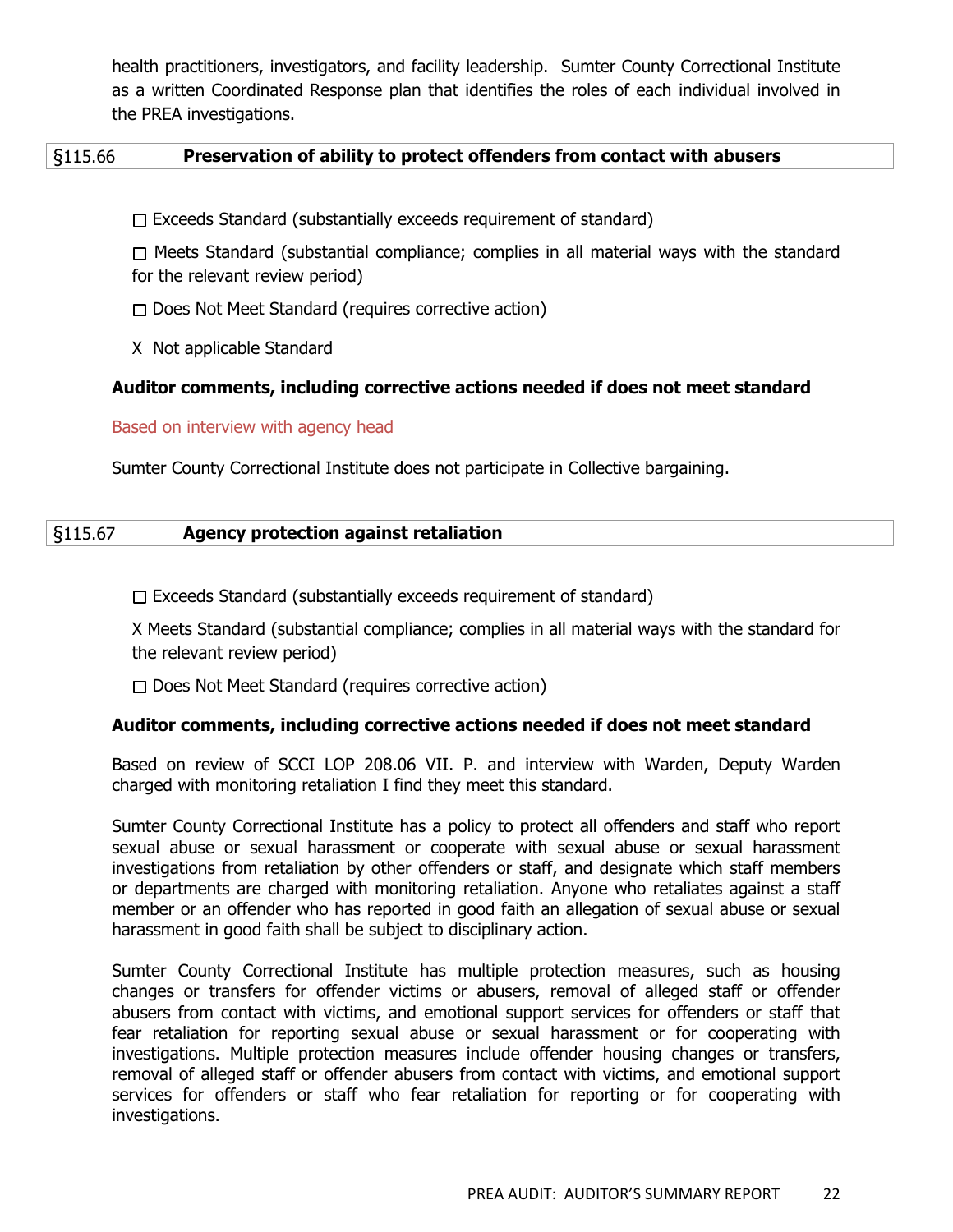For at least 90 days following a report of sexual abuse, Sumter County Correctional Institute monitors the conduct and treatment of offenders or staff who reported the sexual abuse and of offenders who were reported to have suffered sexual abuse to see if there are changes that may suggest possible retaliation by offenders or staff, and act promptly to remedy any such retaliation. There is periodic status checks performed. Items Sumter County Correctional Institute should monitor include any offender disciplinary reports, housing, or program changes, or negative performance reviews or reassignments of staff. Sumter County Correctional Institute continues such monitoring beyond 90 days if the initial monitoring indicates a continuing need. The appointing authority's designee for monitoring retaliation shall, for at least 90 days following a report of abuse, monitor the conduct and treatment of offenders or staff who reported the sexual abuse to see if there are any changes that may suggest possible retaliation, and will act promptly to remedy any such retaliation. This monitoring will include review of any offender disciplinary reports, housing or program changes, or negative performance reviews or reassignments of staff. Such monitoring shall continue beyond 90 days if the initial monitoring indicates a continuing need.

If any other individual who cooperates with an investigation expresses a fear of retaliation, Sumter County Correctional Institute takes appropriate measures to protect that individual against retaliation. If any other individuals/offenders, who are cooperating with the investigation, feel a need for retaliation monitoring, the appointed staff for the victim will also serve in this capacity for these identified individuals.

## §115.68 **Post allegation protective custody**

 $\Box$  Exceeds Standard (substantially exceeds requirement of standard)

X Meets Standard (substantial compliance; complies in all material ways with the standard for the relevant review period)

 $\Box$  Does Not Meet Standard (requires corrective action)

# **Auditor comments, including corrective actions needed if does not meet standard**

Based on interview with warden I find they meet this standard.

Any use of segregated housing to protect an offender who is alleged to have suffered sexual abuse receives all the same rights and privileges as general population offenders. No offender has been placed in segregation.

## §115.71 **Criminal and administrative agency investigation**

 $\Box$  Exceeds Standard (substantially exceeds requirement of standard)

X Meets Standard (substantial compliance; complies in all material ways with the standard for the relevant review period)

 $\Box$  Does Not Meet Standard (requires corrective action)

# **Auditor comments, including corrective actions needed if does not meet standard**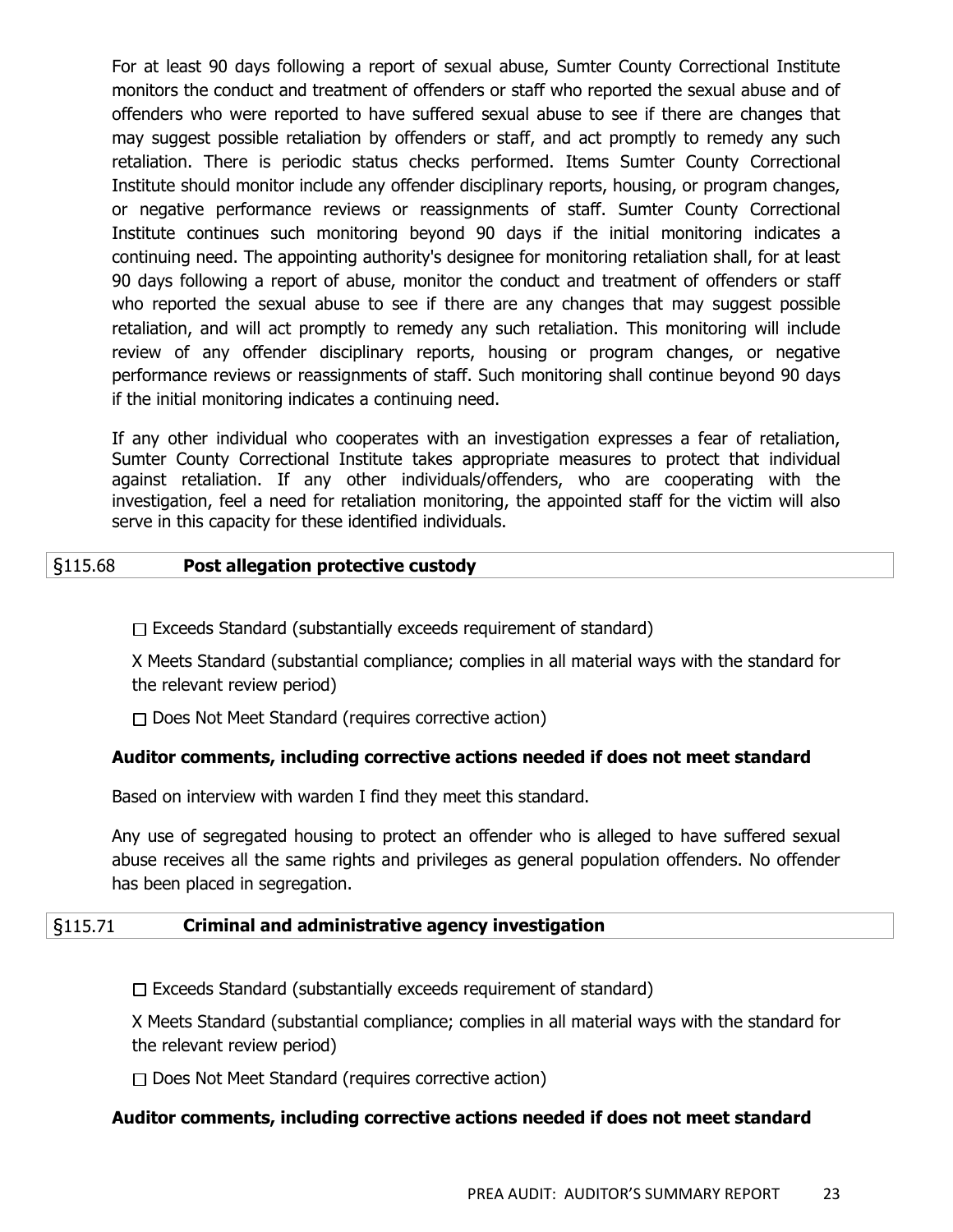Based on review of SCCI LOP 208.06 VII. O.; GNSEA – Advanced Sexual Assault Investigations; PREA Compliance Training; In Service Training Roster; Power Point; Lesson Plan and interview with investigative staff I find they meet this standard.

When Sumter County Correctional Institute conducts its own investigations into allegations of sexual abuse and sexual harassment, it does so promptly, thoroughly, and objectively for all allegations, including third-party and anonymous reports. All initial abuse and harassment allegation investigations will be conducted by the facility Sexual Abuse Response Team (SART). Substantiated SART investigations will immediately be referred to the Sumter County Sheriff Department's Criminal Investigations Division.

Where sexual abuse is alleged, Sumter County Correctional Institute uses investigators who have received special training in sexual abuse investigations. All SART team members are required to attend additional PREA training.

Investigators gather and preserve direct and circumstantial evidence, including any available physical and DNA evidence and any available electronic monitoring data; interview alleged victims, suspected perpetrators, and witnesses; and review prior complaints and reports of sexual abuse involving the suspected perpetrator. Sumter County Correctional Institute follows the procedures set forth in policy number 208.06. Sumter County Correctional Institute will follow a uniform evidence protocol that maximizes the potential for obtaining usable (physical) evidence for administrative proceedings and criminal prosecutions. The response to sexual assault follows the U.S. Department of Justice's Protocol for Sexual Assault Medical Forensic Examinations, Adults/Adolescents, dated April 2013, or the most current version. SANE protocols and SART investigation procedures are initiated.

When the quality of evidence appears to support criminal prosecution, Sumter County Correctional Institute conducts compelled interviews only after consulting with prosecutors as to whether compelled interviews may be an obstacle for subsequent criminal prosecution. The Sumter County Correctional Institute complies with standard by following policies and procedures as outlined in the Georgia Department of Corrections policy number 208.06 in regard to PREA Investigations concerning criminal prosecutions.

The credibility of an alleged victim, suspect, or witness is assessed on an individual basis and is not determined by the person's status as offender or staff. No agency requires an offender who alleges sexual abuse to submit to a polygraph examination or other truth-telling device as a condition for proceeding with the investigation of such an allegation. The Sumter County Correctional Institute complies with standard by following policies and procedures as outlined in the Georgia Department of Corrections policy number 208.06 in regard to PREA investigations regardless of the credibility of those individuals involved.

Criminal investigations shall be documented in a written report that contains a thorough description of physical, testimonial, and documentary evidence and attaches copies of all documentary evidence where feasible. Criminal investigation reports involving a PREA investigation will be maintained locally as part of the SART investigation for a period of no less than three years in the office of the Deputy Warden of Security and then archived for up to five years.

PREA AUDIT: AUDITOR'S SUMMARY REPORT 24 Administrative investigations include efforts to determine whether staff actions or failures to act contributed to the abuse; and are documented in written reports that contain a thorough description of physical, testimonial, and documentary evidence, the reasoning behind credibility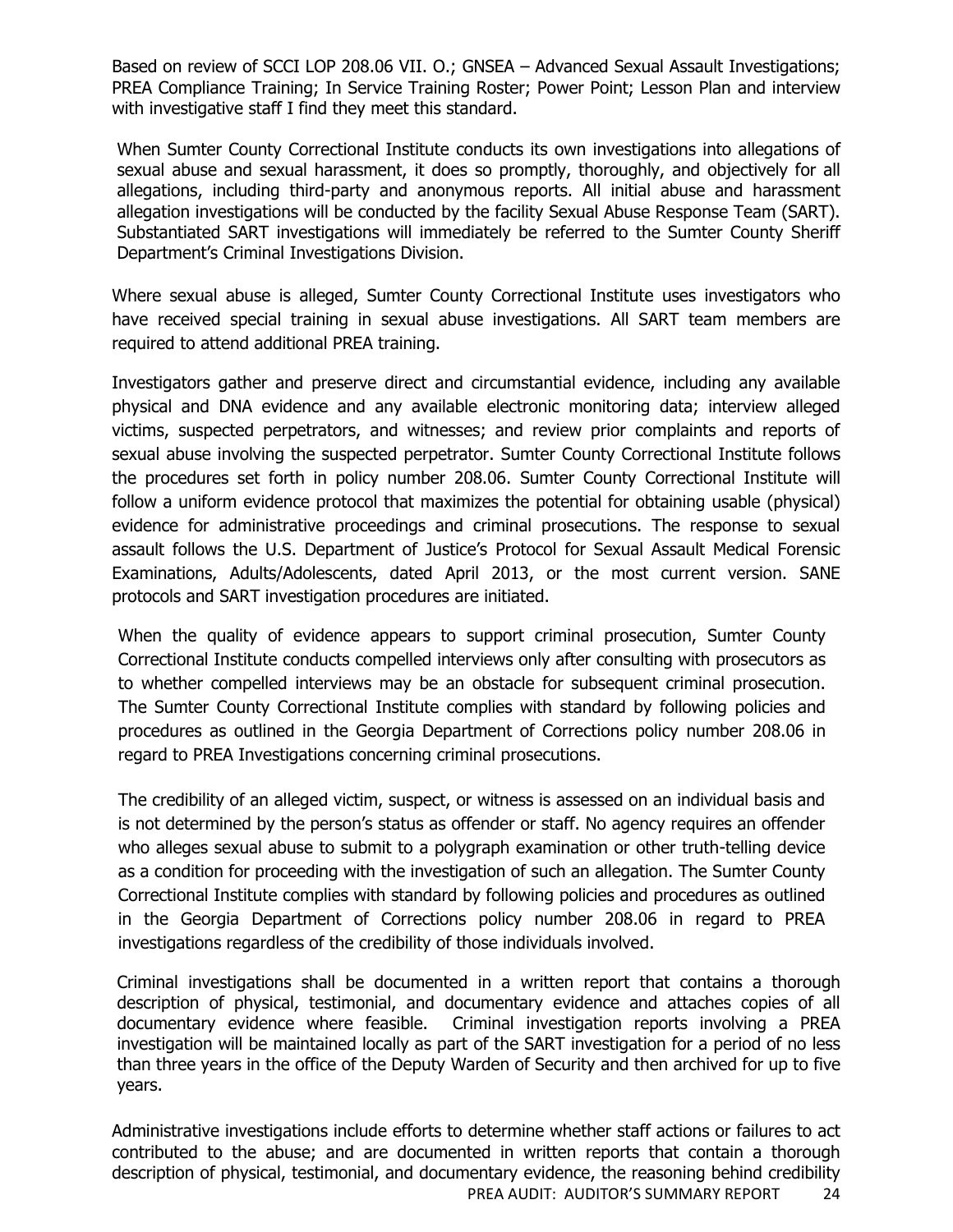assessments, and investigative facts and findings, and attaches copies of all documentary evidence where feasible.

Substantiated allegations of conduct that appears to be criminal are referred for prosecution.

Sumter County Correctional Institute retains all written reports for as long as the alleged abuser is incarcerated or employed by Sumter County Correctional Institute, plus five years. Sumter County Correctional Institute complies with this standard by following policies and procedures as outlined in SCCI 208.06 in regard to PREA Investigations concerning criminal prosecutions.

The departure of the alleged abuser or victim from the employment or control of Sumter County Correctional Institute or agency does not provide a basis for terminating an investigation. Sumter County Correctional Institute complies with this standard by following policies and procedures as outlined in SCCI 208.06 in regard to PREA Investigations concerning criminal prosecutions.

## §115.72 **Evidentiary standard for administrative investigation**

 $\Box$  Exceeds Standard (substantially exceeds requirement of standard)

X Meets Standard (substantial compliance; complies in all material ways with the standard for the relevant review period)

 $\Box$  Does Not Meet Standard (requires corrective action)

## **Auditor comments, including corrective actions needed if does not meet standard**

Based on review of GDC SOP 208.06 IV. G. and interview with investigative staff I find they meet this standard.

Sumter County Correctional Institute imposes no standard higher than a preponderance of the evidence in determining whether allegations of sexual abuse or sexual harassment are substantiated. Sumter County Correctional Institute complies with standard by following policies and procedures as outlined in the GDC SOP 208.06 in regard to PREA Investigations concerning internal investigations and criminal prosecutions.

#### §115.73 **Reporting to offenders**

 $\Box$  Exceeds Standard (substantially exceeds requirement of standard)

X Meets Standard (substantial compliance; complies in all material ways with the standard for the relevant review period)

 $\Box$  Does Not Meet Standard (requires corrective action)

## **Auditor comments, including corrective actions needed if does not meet standard**

Based on review of SCCI LOP 208.06 VII. R; PREA Notification Letter and interview with warden and investigative staff I find they meet this standard.

Following an investigation into an offender's allegation that they suffered sexual abuse in an agency facility, Sumter County Correctional Institute informs the offender as to whether the allegation has been determined to be substantiated, unsubstantiated, or unfounded. Sumter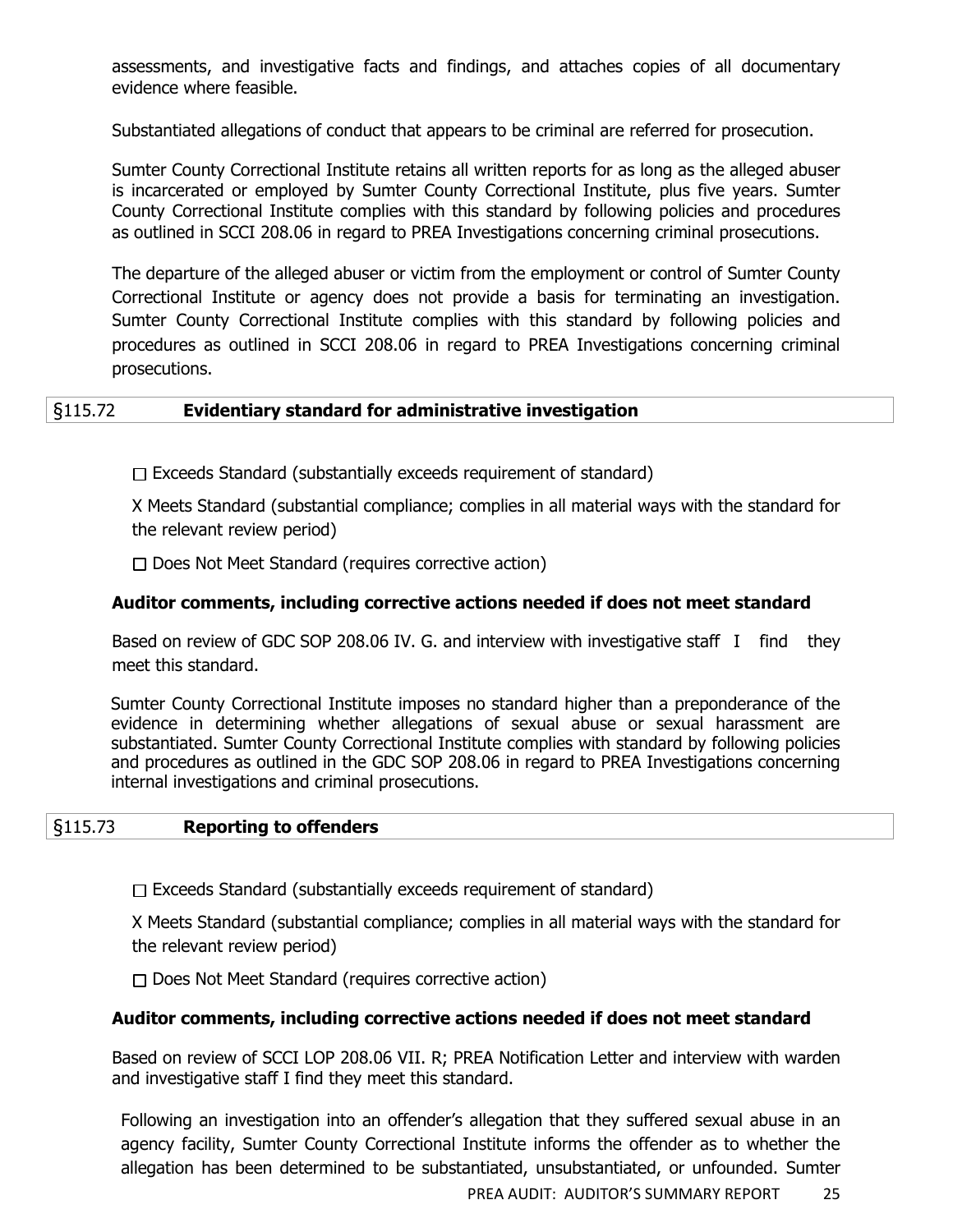County Correctional Institute complies with this standard by following Georgia Department of Corrections policy number 208.06, which states, "The facility shall inform the offender as to whether the allegation has been determined to be substantiated, unsubstantiated, or unfounded. This will be completed by a member of the local SART unless appointing authority delegates to another designee under certain circumstances. Such notifications or attempted notifications shall be documented. Following an offender's allegation that a staff member has committed sexual abuse against the offender, upon completion of the Internal Investigation, an assessment of the appropriateness of notification will be made by the Appointing Authority in consultation with Department Legal Office. If determined that notification is appropriate, it will be made in accordance with 28 CFR § 115.73."

If Sumter County Correctional Institute did not conduct the investigation, it requests the relevant information from the investigative agency in order to inform the offender. Sumter County Correctional Institute will obtain a copy of the investigation document and make proper notification to the offender as defined by policy.

Following an offender's allegation that a staff member has committed sexual abuse against the offender, Sumter County Correctional Institute subsequently informs the offender (unless Sumter County Correctional Institute has determined that the allegation is unfounded) whenever the staff member is no longer posted within the offender's unit; the staff member is no longer employed at Sumter County Correctional Institute; Sumter County Correctional Institute learns that the staff member has been indicted on a charge related to sexual abuse within Sumter County Correctional Institute; or Sumter County Correctional Institute learns that the staff member has been convicted on a charge related to sexual abuse within Sumter County Correctional Institute. Sumter County Correctional Institute will comply with this directive by following Georgia Department of Corrections policy 208.06 which states, "Following an offender's allegation that a staff member has committed sexual abuse against the offender, and upon completion of the Internal Investigation, an assessment of the appropriateness of notification will be made by the Appointing Authority in consultation with Department's Legal Office. If determined that notification is appropriate, it will be made in accordance with 28 CFR § 115.73."

Following an offender's allegation that they had been sexually abused by another offender, Sumter County Correctional Institute subsequently informs the alleged victim whenever Sumter County Correctional Institute learns that the alleged abuser has been indicted on a charge related to sexual abuse within Sumter County Correctional Institute; or Sumter County Correctional Institute learns that the alleged abuser has been convicted on a charge related to sexual abuse within Sumter County Correctional Institute.

All such notifications or attempted notifications are documented. Sumter County Correctional Institute adheres to the policy defined above as provided for in Georgia Department of Corrections policy number 208.06. All PREA documentation is restricted to only necessary staff as clearly outlined in GDC policy.

An agency's obligation to report under this standard is terminated if the offender is released from Sumter County Correctional Institute's custody. Sumter County Correctional Institute adheres to this standard by following Georgia Department of Corrections policy number 208.06, "Sumter County Correctional Institute shall inform the offender as to whether the allegation has been determined to be substantiated, unsubstantiated, or unfounded. This will be completed by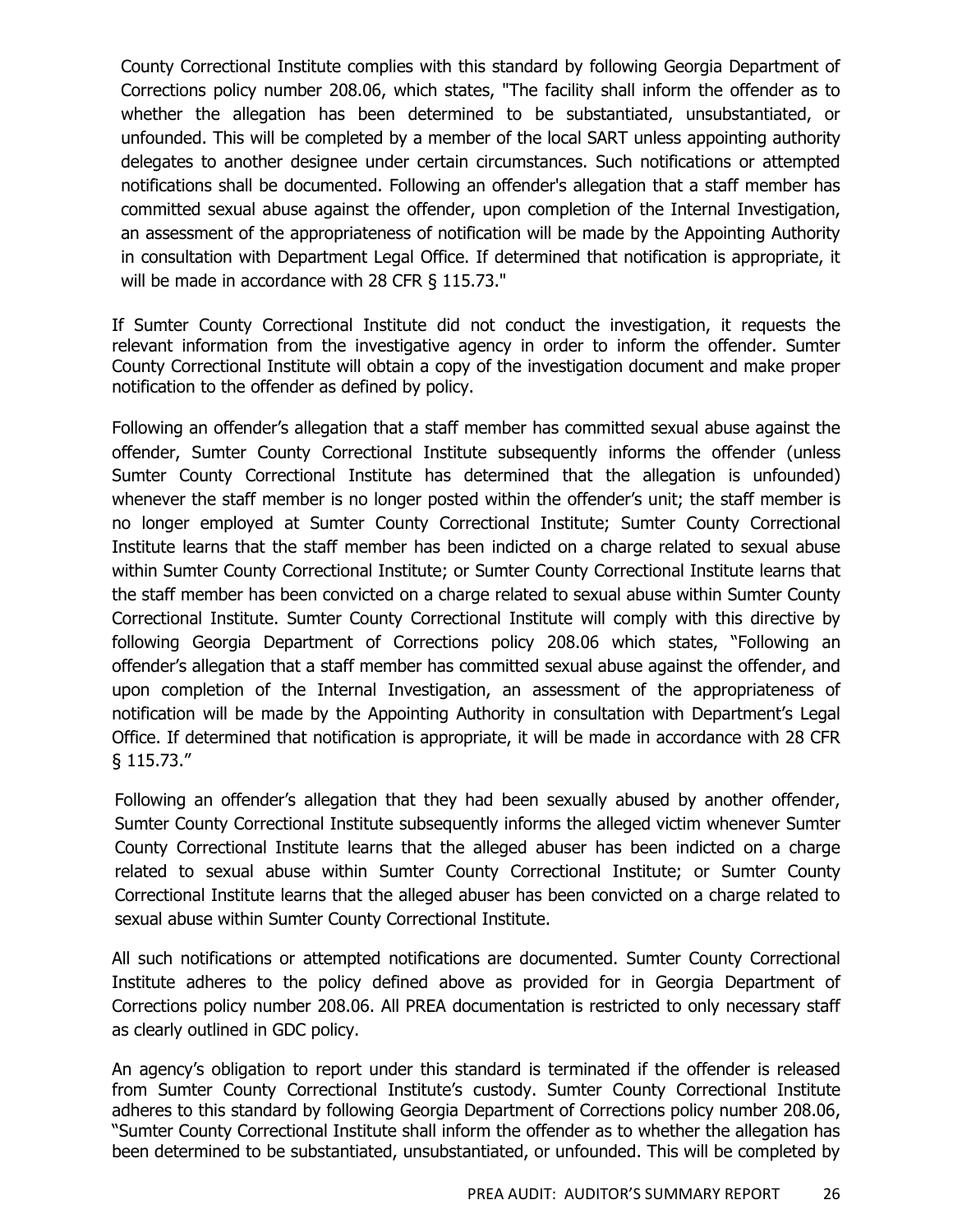a member of the local SART unless the appointing authority delegates to another designee under certain circumstances. Such notifications or attempted notifications shall be documented.

## §115.76 **Disciplinary sanctions for staff**

 $\Box$  Exceeds Standard (substantially exceeds requirement of standard)

X Meets Standard (substantial compliance; complies in all material ways with the standard for the relevant review period)

 $\Box$  Does Not Meet Standard (requires corrective action)

## **Auditor comments, including corrective actions needed if does not meet standard**

Based on review of SCCI LOP 208.06 VII. S and GDC SOP 208.06 IV. H I find they meet this standard.

Staff is subject to disciplinary sanctions up to and including termination for violating agency sexual abuse or sexual harassment policies. Termination is the presumptive disciplinary sanction for staff who has engaged in sexual abuse. In accordance with GDC SOP 208.06, staff that engage in sexual misconduct with offenders shall be banned from correctional institutions and subject to disciplinary action, up to and including termination, and may also be referred for criminal prosecution, when appropriate.

Disciplinary sanctions for violations of agency policies relating to sexual abuse or sexual harassment (other than actually engaging in sexual abuse) are commensurate with the nature and circumstances of the acts committed, the staff member's disciplinary history, and the sanctions imposed for comparable offenses by other staff with similar histories. In accordance with GDC SOP 208.06, disciplinary sanctions for violations of GDC policy relating to sexual abuse or sexual harassment will be commensurate with the nature of the circumstances of the acts committed, the staff member's disciplinary history, and the sanctions.

All terminations for violations of agency sexual abuse or sexual harassment policies, or resignations by staff who would have been terminated if not for their resignation, are reported to law enforcement agencies, unless the activity was clearly not criminal, and to any relevant licensing bodies. All Sumter County Correctional Institute staff, contractors and volunteers that do not adhere to the PREA standards set forth in Georgia Department of Corrections policy number 208.06 will be subject to the disciplinary standards as defined by that same policy. Staff members who are found to have engaged in sexual misconduct/abuse shall be banned from correctional institutions or subject to disciplinary sanctions up to and including termination. Staff may also be referred for criminal prosecution. Contractors and volunteers who engage in sexual abuse will be prohibited from contact with offenders and reported to law enforcement agencies, unless the activity was not criminal. Appropriate licensing agencies and/or the Georgia Peace Officer Standards and Training Council will be notified, when appropriate.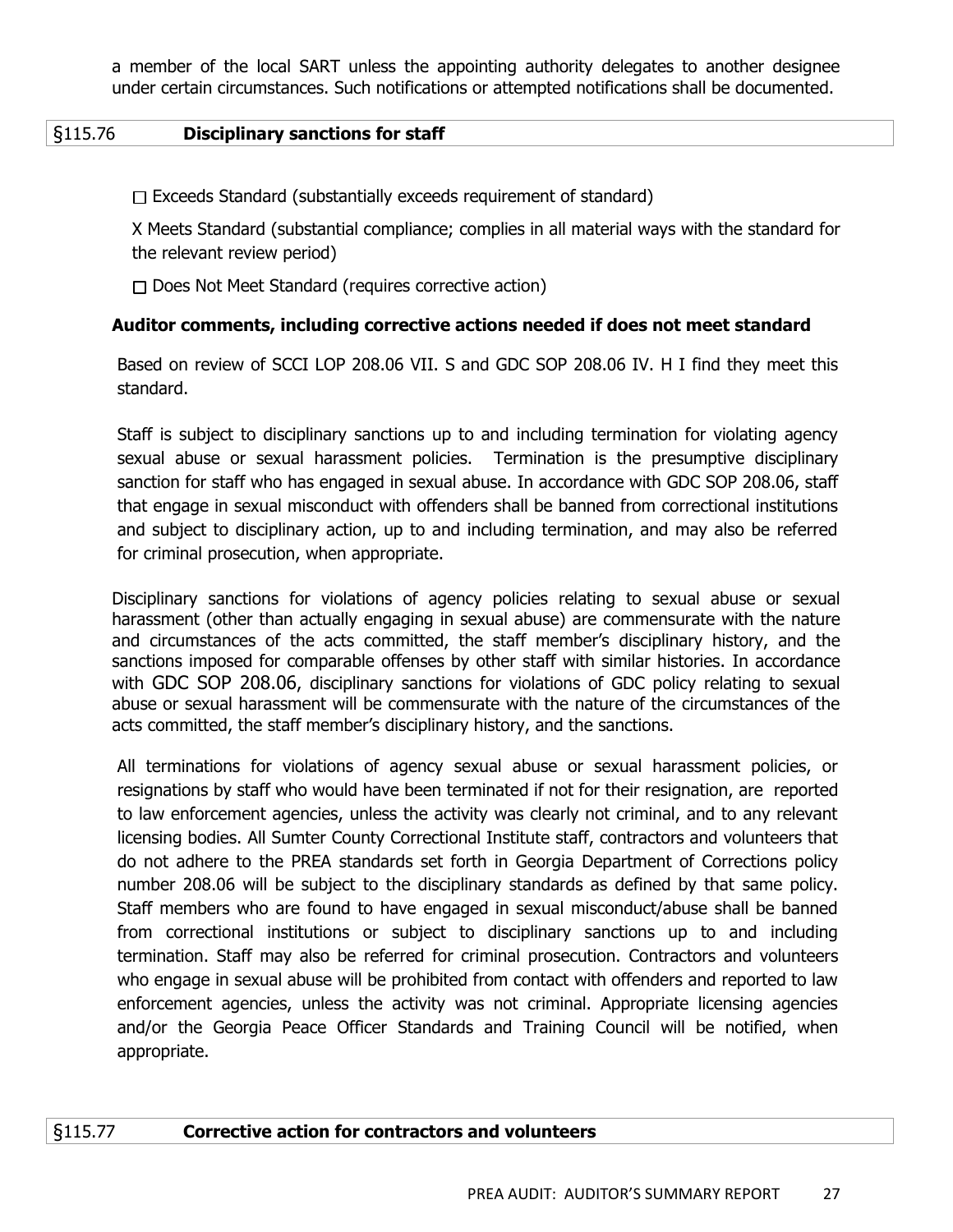$\Box$  Exceeds Standard (substantially exceeds requirement of standard)

 $\Box$  Meets Standard (substantial compliance; complies in all material ways with the standard for the relevant review period)

 $\Box$  Does Not Meet Standard (requires corrective action)

## **Auditor comments, including corrective actions needed if does not meet standard**

Based on review of SCCI LOP 208.06 VII. T.; Sexual Assault/Sexual Misconduct Acknowledgement Statement and interview with warden I find they meet this standard.

Any contractor or volunteer who engages in sexual abuse is prohibited from contact with offenders and are reported to law enforcement agencies, unless the activity was clearly not criminal, and to relevant licensing bodies. Sumter County Correctional Institute's staff will immediately remove any contractor or volunteer from Sumter County Correctional Institute if they engage in sexual abuse. The contractor/volunteer will be prohibited from contact with offenders and will be reported to the appropriate law enforcement agency. The relevant licensing body will also be notified.

Sumter County Correctional Institute takes appropriate remedial measures, and considers whether to prohibit further contact with offenders, in the case of any other violation of agency sexual abuse or sexual harassment policies by a contractor or volunteer. All Sumter County Correctional Institute volunteers and contractors that do not adhere to the PREA standards set forth in SCCI LOP 208.06 will be subject to the disciplinary standards as defined by that same policy. Remedial measures may include prohibiting contact with offenders and reporting the incident to the appropriate law enforcement agency.

## §115.78 **Disciplinary sanctions for offenders**

 $\Box$  Exceeds Standard (substantially exceeds requirement of standard)

 $\Box$  Meets Standard (substantial compliance; complies in all material ways with the standard for the relevant review period)

 $\Box$  Does Not Meet Standard (requires corrective action)

## **Auditor comments, including corrective actions needed if does not meet standard**

Based on review of SCCI LOP 208.06; GDC SOP 208.06 IV. H. 3; SOP II B02-0001; Offender Disciplinary Codes and interview with medical staff I find they meet this standard.

Offenders are subject to disciplinary sanctions pursuant to a formal disciplinary process following an administrative finding that the offender engaged in offender-on-offender sexual abuse or following a criminal finding of guilt for offender-on-offender sexual abuse. Sumter County Correctional Institute will subject offenders to disciplinary sanctions pursuant to a formal disciplinary process following an administrative finding that the offender engaged in offender-on-offender sexual abuse or a criminal finding of guilt for offender-on-offender sexual abuse. These sanctions will be imposed in accordance with SCCI LOP 208.06 and GDC SOP 208.06.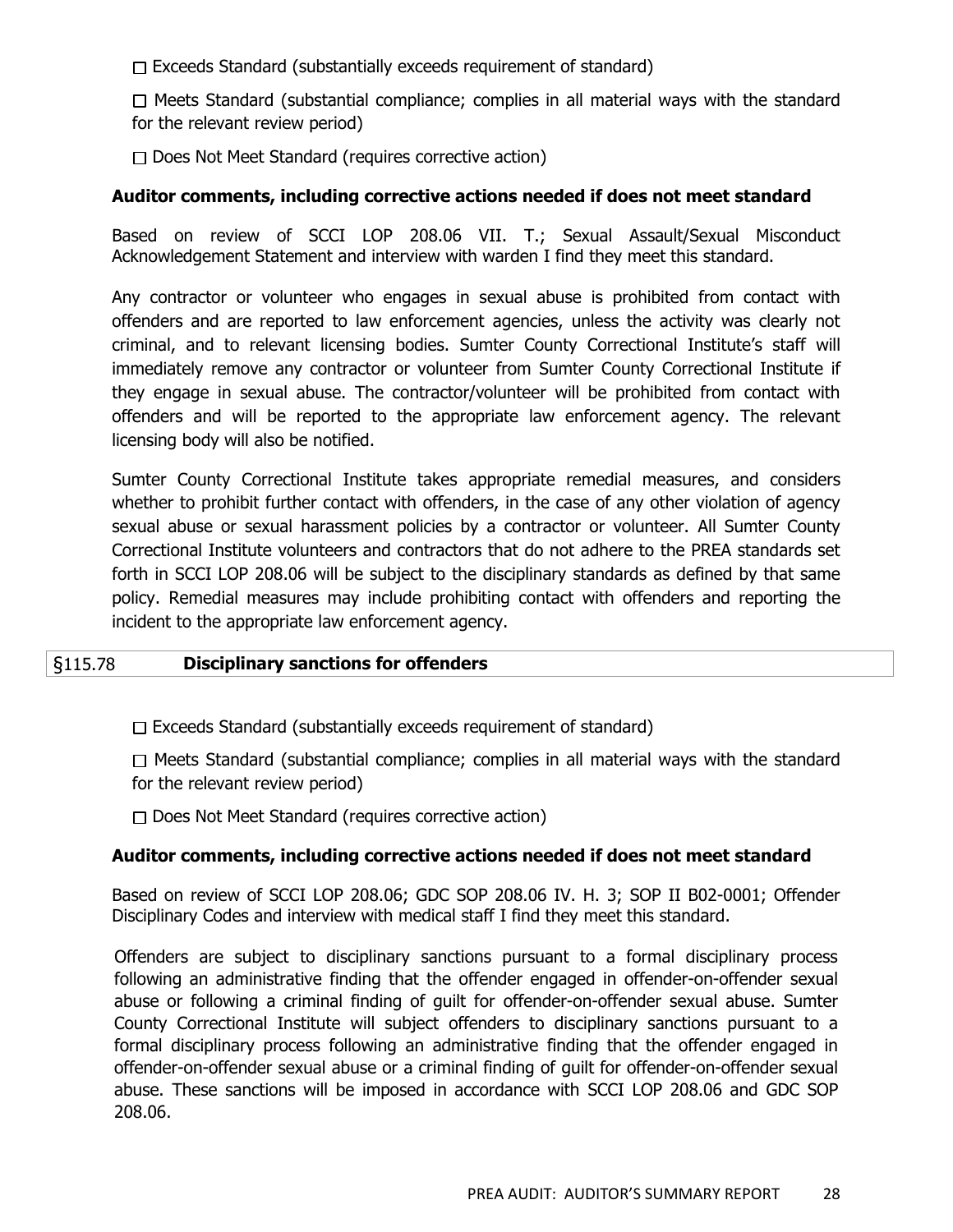Sanctions are commensurate with the nature and circumstances of the abuse committed, the offender's disciplinary history, and the sanctions imposed for comparable offenses by other offenders with similar histories. Sanctions will be commensurate with the nature and circumstances of the abuse committed, the offender's disciplinary history, and the sanctions imposed for comparable offenses by other offenders with similar histories.

The disciplinary process considers whether an offender's mental disabilities or mental illness contributed to *his* behavior when determining what type of sanction, if any, should be imposed. GDC SOP 209.01 requires staff to consider an offender's mental disability or mental illness during the disciplinary hearing process and when determining appropriate sanctions. GDC SOP VG34-0001 (508.18) also addresses this issue.

Therapy services are limited at Sumter County Correctional Institute. They have one part time counselor that makes rounds once a week. Any offender requiring more extensive therapy would be transferred to Rutledge State Prison.

Sumter County Correctional Institute disciplines an offender for sexual contact with staff only upon a finding that the staff member did not consent to such contact.

A report of sexual abuse made in good faith based upon a reasonable belief that the alleged conduct occurred does not constitute falsely reporting an incident or lying, even if an investigation does not establish evidence sufficient to substantiate the allegation.

Sumter County Correctional Institute prohibits all sexual activity between offenders and may discipline offenders for such activity.

## §115.81 **Medical and Mental health screening; history of sexual abuse**

 $\Box$  Exceeds Standard (substantially exceeds requirement of standard)

X Meets Standard (substantial compliance; complies in all material ways with the standard for the relevant review period)

 $\Box$  Does Not Meet Standard (requires corrective action)

## **Auditor comments, including corrective actions needed if does not meet standard**

Based on review of SCCI LOP 208.06 VII. U; SOP VH07-0001; Medical PREA Log; Nursing Assessment Form for Alleged Sexual Assault and interview with staff responsible for risk screening and medical staff I find they meet this standard.

If the screening indicates that an offender has experienced prior sexual victimization, whether it occurred in an institutional setting or in the community, staff ensure that the offender is offered a follow-up meeting with a medical within 14 days of the intake screening.

If the screening indicates that an offender has previously perpetrated sexual abuse/prior sexual victimization, whether it occurred in an institutional setting or in the community, staff ensure that the offender is offered a follow-up meeting with a mental health practitioner within 14 days of the intake screening.

Any information related to sexual victimization or abusiveness that occurred in an institutional setting is strictly limited to medical and mental health practitioners and other staff, as necessary, to inform treatment plans and security and management decisions, including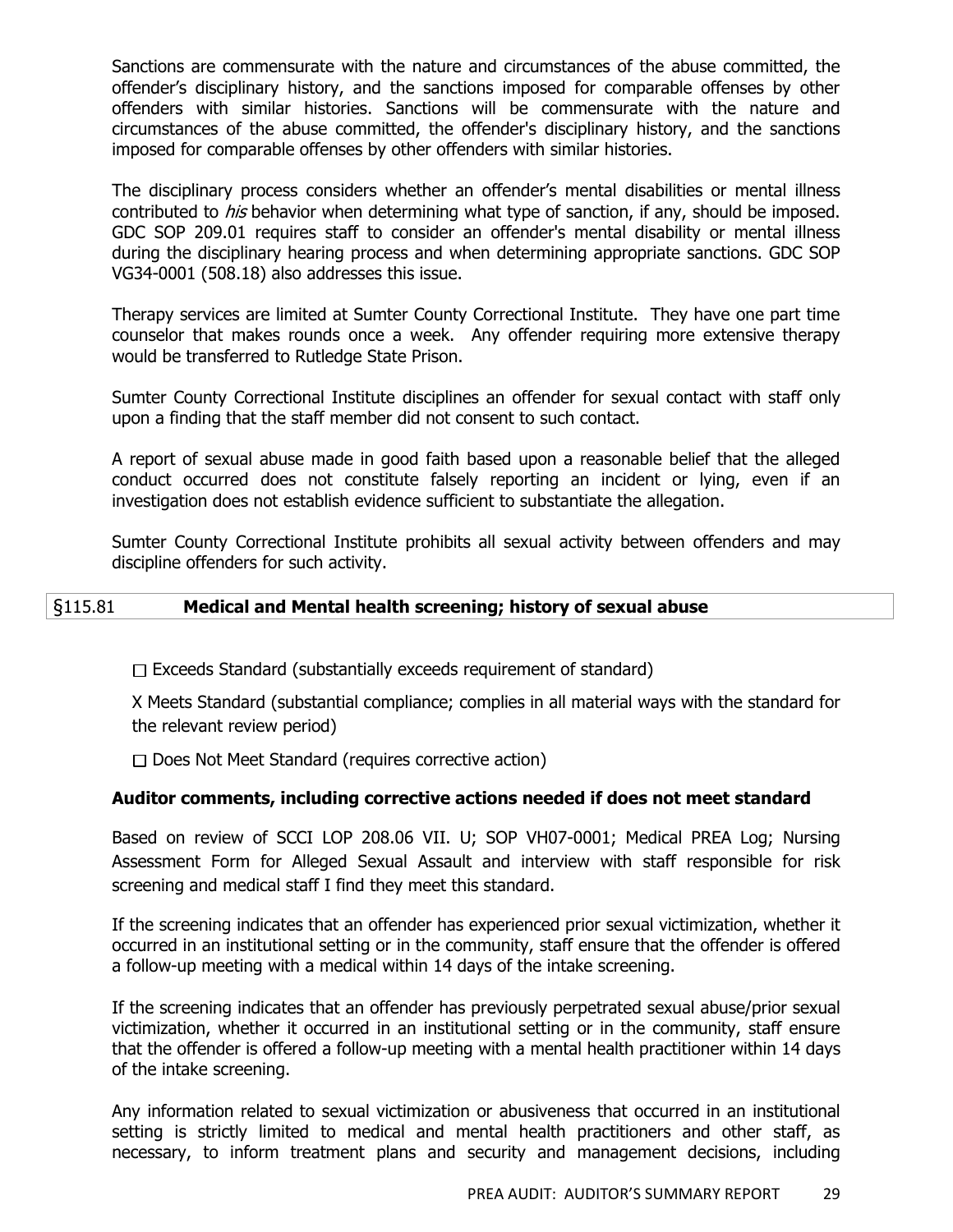housing, bed, work, education, and program assignments, or as otherwise required by Federal, State, or local law.

Medical and mental health practitioners obtain informed consent from offenders before reporting information about prior sexual victimization that did not occur in an institutional setting.

## §115.82 **Access to emergency medical and mental health services**

 $\Box$  Exceeds Standard (substantially exceeds requirement of standard)

 $\Box$  Meets Standard (substantial compliance; complies in all material ways with the standard for the relevant review period)

 $\Box$  Does Not Meet Standard (requires corrective action)

## **Auditor comments, including corrective actions needed if does not meet standard**

Based on review of SCCI LOP 208.06 VII. U; medical PREA Log; Nursing Assessment Form for Alleged Sexual Assault and interview with medical staff I find they meet this standard.

Offender victims of sexual abuse receive timely, unimpeded access to emergency medical treatment and crisis intervention services, the nature and scope of which are determined by medical and mental health practitioners according to their professional judgment. Sumter County Correctional Institute established policy requires that victims of sexual abuse be seen by onsite medical staff in a timely manner. If onsite medical staff determines a medical emergency exists, Offenders will be transported to Phoebe Sumter Medical Center by facility transport vehicle or by ambulance, to ensure their prompt treatment. If further treatment is required, the offender will be transported, by ambulance if necessary, to a higher level of care by order of medical and mental health providers.

Sumter County Correctional Institute has 24 hour medical personnel.

Offender victims of sexual abuse while incarcerated are offered timely information about and timely access to emergency contraception and sexually transmitted infections prophylaxis, in accordance with professionally accepted standards of care, where medically appropriate. All doctors' orders received from the hospital are carried out at Sumter County Correctional Institute.

Treatment services are provided to the victim without financial cost and regardless of whether the victim names the abuser or cooperates with any investigation arising out of the incident. Sumter County Correctional Institute does not charge offenders for PREA related treatments or services.

## §115.83 **Ongoing medical and mental health care for sexual abuse victims**

 $\Box$  Exceeds Standard (substantially exceeds requirement of standard)

X Meets Standard (substantial compliance; complies in all material ways with the standard for the relevant review period)

 $\Box$  Does Not Meet Standard (requires corrective action)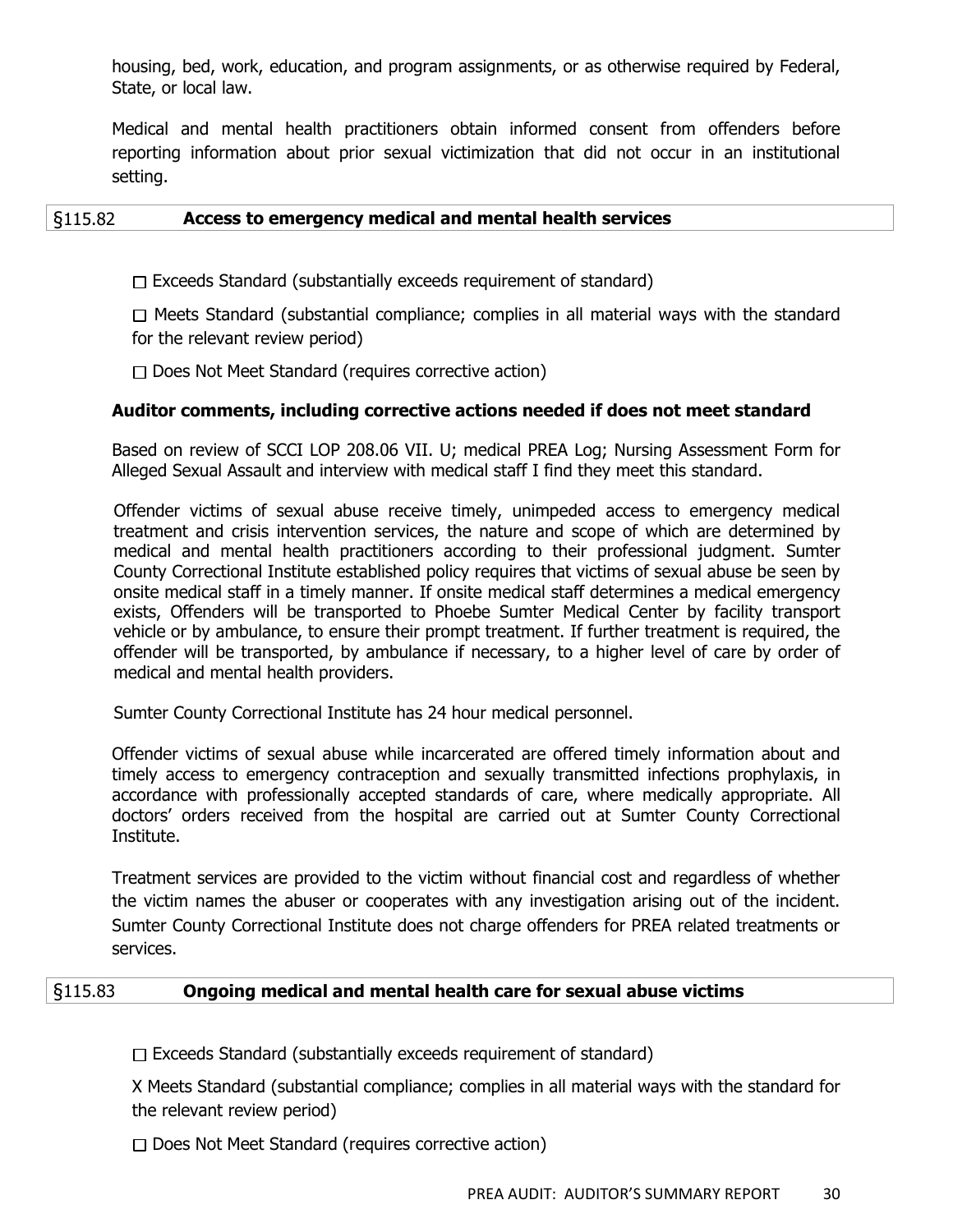## **Auditor comments, including corrective actions needed if does not meet standard**

Based on review GDC SOP VG20-0001; Program Services/Health Mental Health Services; MH/MR and interview with medical staff I find they meet this standard.

Sumter County Correctional Institute offers medical and mental health evaluation and, as appropriate, treatment to all offenders who have been victimized by sexual abuse in any prison, jail, lockup, or juvenile facility. In providing ongoing medical treatment services, Sumter County Correctional Institute will utilize the medical services of Georgia Department of Corrections medical staff. In providing ongoing mental health services These services will be provided at no cost to the offender in the case of sexual abuse victims or abusers.

The evaluation and treatment of such victims include, as appropriate, follow-up services, treatment plans, and, when necessary, referrals for continued care following their transfer to, or placement in, other facilities, or their release from custody. In providing follow-up services, Sumter County Correctional Institute medical, medical and mental health staff utilize treatment plans, referrals and, if necessary, placement in other facilities, including facilities outside Sumter County Correctional Institute, upon the victim's release from custody.

Sumter County Correctional Institute provides such victims with medical and mental health services consistent with the community level of care. Medical and mental health staff will provide services consistent with the community level of care. This is consistent with GDC SOP VH02-0008.

Offender victims of sexual abuse while incarcerated are offered tests for sexually transmitted infections as medically appropriate. All Sumter County Correctional Institute's offenders who are victims of Sexual assault are treated by the Sexual Assault Nurse Examiner (SANE). Depending on the circumstances of the abuse, testing for sexually transmitted infections may be conducted at Sumter County Correctional Institute or at Phoebe Sumter Medical Center at no cost to the resident.

Treatment services are provided to the victim without financial cost and regardless of whether the victim names the abuser or cooperates with any investigation arising out of the incident. Sumter County Correctional Institute does not charge residents for PREA related treatments or services.

Sumter County Correctional Institute shall attempt to conduct a mental health evaluation of all known offender-on-offender abusers within 60 days of learning of such abuse history and offer treatment when deemed appropriate by mental health practitioners. All Sumter County Correctional Institute's offender's that have been identified as having PREA concerns are interviewed by the local PREA Coordinator as part of the intake process. Any offenders who are known to be offender-on-offender abusers will be referred for mental health treatment immediately. Treatment will be provided, at no cost to the offender, as long as the mental health professionals deem it necessary.

## §115.86 **Sexual abuse incident reviews**

 $\Box$  Exceeds Standard (substantially exceeds requirement of standard)

X Meets Standard (substantial compliance; complies in all material ways with the standard for the relevant review period)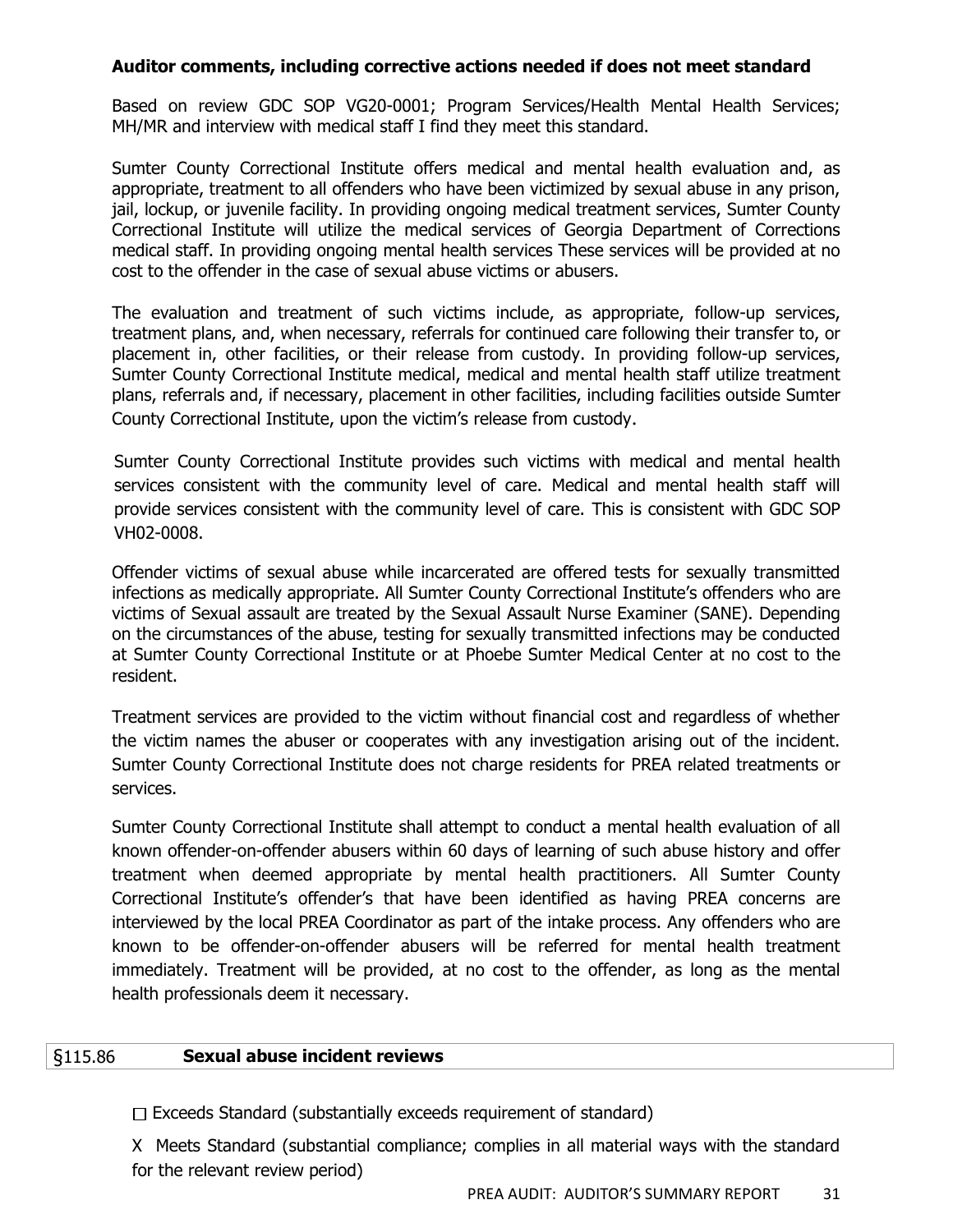$\Box$  Does Not Meet Standard (requires corrective action)

#### **Auditor comments, including corrective actions needed if does not meet standard**

Based on review of SCCI LOP 208.06 VIII. V.; GDC SOP 208.06 IV. J.; Monthly PREA Log and interview with warden, PREA compliance manager and incident review team I find they meet this standard.

Sumter County Correctional Institute conducts a sexual abuse incident review at the conclusion of every sexual abuse investigation, including where the allegation has not been substantiated, unless the allegation has been determined to be unfounded. This review occurs within 30 days of the conclusion of the investigation. The review team includes upper-level management officials, with input from line supervisors, investigators, and medical or mental health practitioners.

The review team considers whether the allegation or investigation indicates a need to change policy or practice to better prevent, detect, or respond to sexual abuse; whether the incident or allegation was motivated by race; ethnicity; gender identity; lesbian, gay, bisexual, transgender, or intersex identification, status, or perceived status; or gang affiliation; or was motivated or otherwise caused by other group dynamics at Sumter County Correctional Institute; and they examine the area in Sumter County Correctional Institute where the incident allegedly occurred to assess whether physical barriers in the area may enable abuse; assess the adequacy of staffing levels in that area during different shifts; assess whether monitoring technology should be deployed or augmented to supplement supervision by staff.

## §115.87 **Data collection**

 $\Box$  Exceeds Standard (substantially exceeds requirement of standard)

X Meets Standard (substantial compliance; complies in all material ways with the standard for the relevant review period)

 $\Box$  Does Not Meet Standard (requires corrective action)

## **Auditor comments, including corrective actions needed if does not meet standard**

Based on review of SCCI LOP 208.06 VII. W. and GDC SOP 208.06 IV. J. and review of monthly report and annual report I find they meet this standard.

Sumter County Correctional Institute collects accurate, uniform data for every allegation of sexual abuse at facilities under its direct control using a standardized instrument and set of definitions, and aggregates the incident-based sexual abuse data at least annually. Sumter County Correctional Institute complies with this policy in adhering to Georgia Department of Corrections Policy Number 208.06, Sumter County Correctional Institute submits a report to the department's PREA Coordinator each month using GDC SOP 208.06 1 Attachment 2-PREA Monthly Report Form. This form is submitted by electronic method and is due by the fifth business day of the month following the reporting month. All allegations occurring within the month are included on this report along with the appropriate disposition; Cases that have not been closed by the last day of the month require a notification to the Department's PREA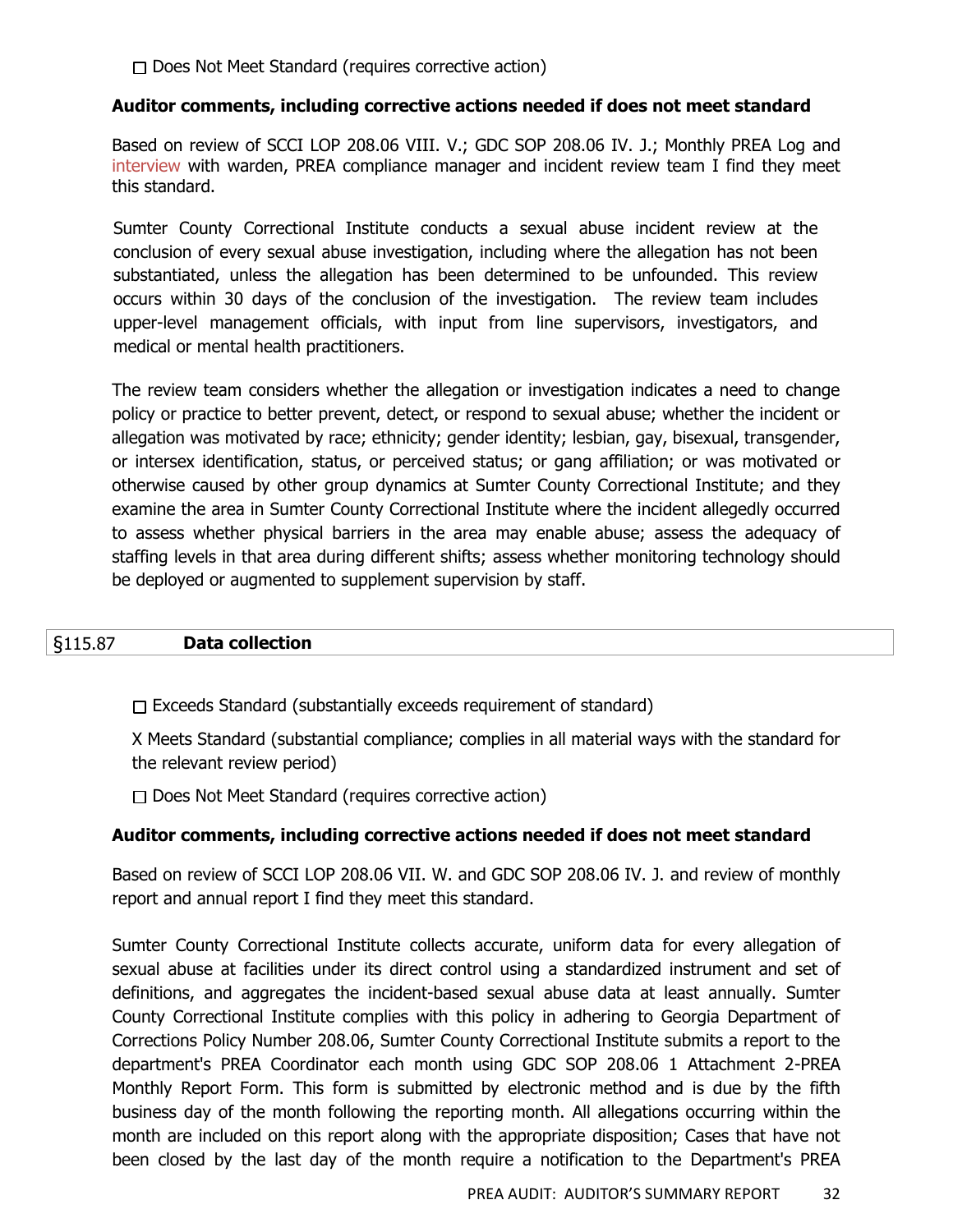Coordinator by e-mail advising status of case when it is closed. It is not necessary to submit a blank form when no allegations are reported within the month; the facility may submit an email stating there were no PREA allegations for the reporting month and e-mail must include the reporting month/year, the facility name and name of person submitting report, In addition to the monthly reports, a GDC Major Incident Report is filed for every allegation of sexual abuse at Sumter County Correctional Institute.

The incident-based data collected is based on the most recent version of the Survey of Sexual Violence conducted by the Department of Justice. No request has been made to provide DOJ with this report.

Sumter County Correctional Institute maintains, reviews, and collects data as needed from all available incident-based documents, including reports, investigation files, and sexual abuse incident reviews.

Sumter County Correctional Institute obtains incident-based and aggregated data from every private facility with which it contracts for the confinement of its offenders.

Upon request, Sumter County Correctional Institute provides all such data from the previous calendar year to the Department of Justice no later than June 30.

## §115.88 **Data review for corrective action**

 $\Box$  Exceeds Standard (substantially exceeds requirement of standard)

X Meets Standard (substantial compliance; complies in all material ways with the standard for the relevant review period)

 $\Box$  Does Not Meet Standard (requires corrective action)

# **Auditor comments, including corrective actions needed if does not meet standard**

Based on interview with PREA Compliance Manager I find they meet this standard.

Sumter County Correctional Institute reviews data collected to assess and improve the effectiveness of its sexual abuse prevention, detection, and response policies, practices, and training, including identifying problem areas; taking corrective action on an ongoing basis; and preparing an annual report of its findings and corrective actions for each facility, as well as Sumter County Correctional Institute as a whole.

Such reports includes a comparison of the current year's data and corrective actions with those from prior years and provide an assessment of Sumter County Correctional Institute's progress in addressing sexual abuse.

Sumter County Correctional Institute's report is approved by Sumter County Correctional Institute head and made readily available to the public through its website www. sumtercountyga.us

## §115.89 **Data storage, publication and destruction**

 $\Box$  Exceeds Standard (substantially exceeds requirement of standard)